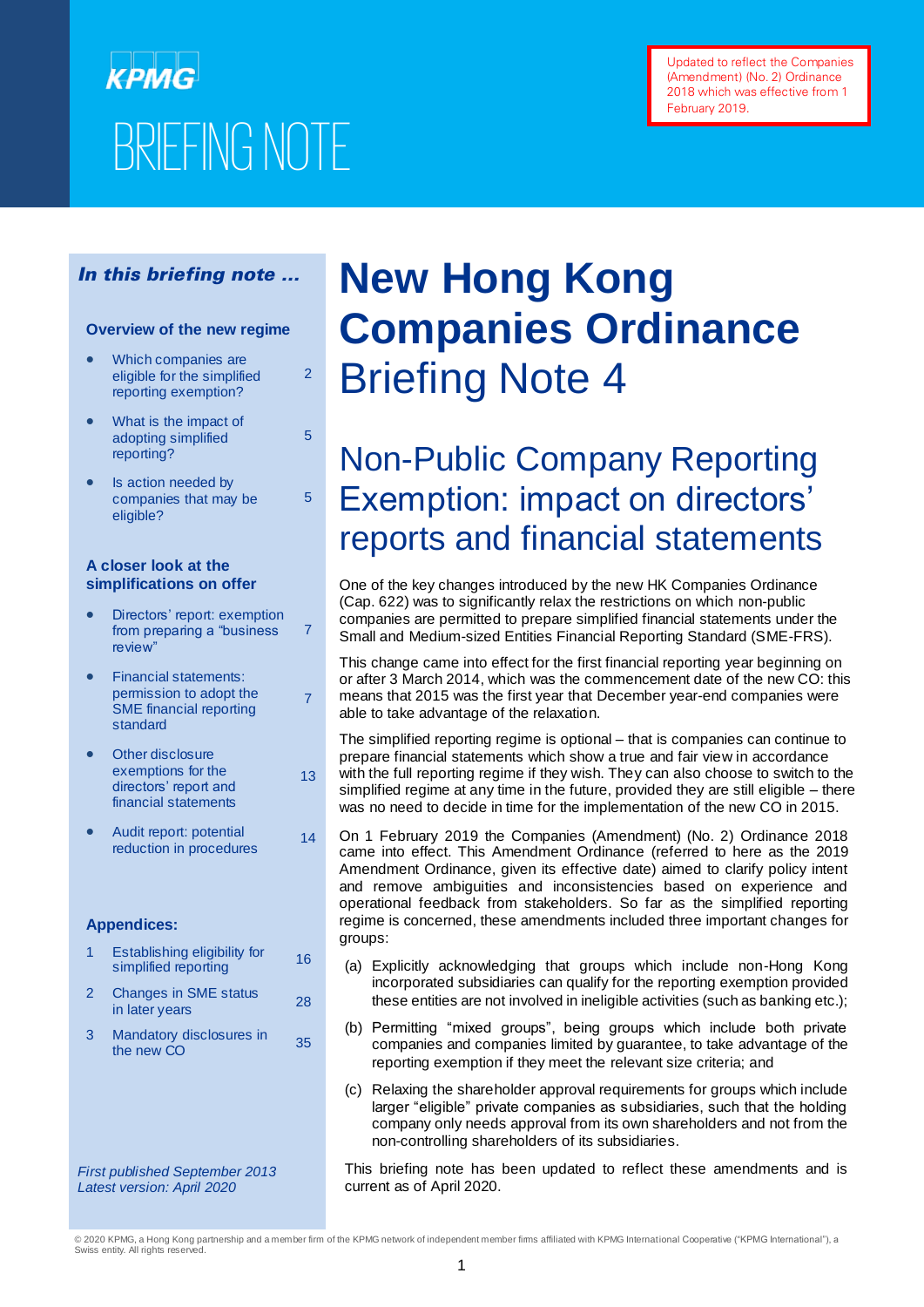In this briefing note, we start with an overview of the new regime, followed by a closer look at the simplifications on offer, in particular the differences between the SME-FRS and full HKFRS.

In Appendices 1 and 2 we take a closer look at establishing and losing eligibility, with a focus on helping you avoid likely pitfalls and misunderstandings. We also include further examples which illustrate the practical impact of the two-year grace period for gaining or losing SME status.

For your further reference, in Appendix 3 we have listed those disclosures which need to be included in directors' reports and financial statements regardless of whether the company opts for the simplified regime or not.

If you would like further assistance on the matters discussed, please talk with your usual KPMG contact.

# **Overview of the new regime**

# **Which companies are eligible for the simplified reporting exemption?**

Allowing a greater number of non-public companies to prepare simplified directors' reports and financial statements is one of the key changes introduced by the new CO. The simplifications take the form of exemptions from making certain disclosures and an exemption from the requirement for the financial statements to give a true and fair view.

The differences between the old and new CO in respect of which companies can choose not to prepare full directors' reports and financial statements can be summarised as follows:



*Note: As a result of amendments made by the 2019 Amendment Ordinance, it is now clear that* 

- *(i) eligible groups can include both Hong Kong incorporated and overseas incorporated entities; and*
- *(ii) eligible groups can consist of a mix of larger and smaller private companies and/or companies limited by guarantee, provided the group as a whole meets the relevant size tests as discussed below.*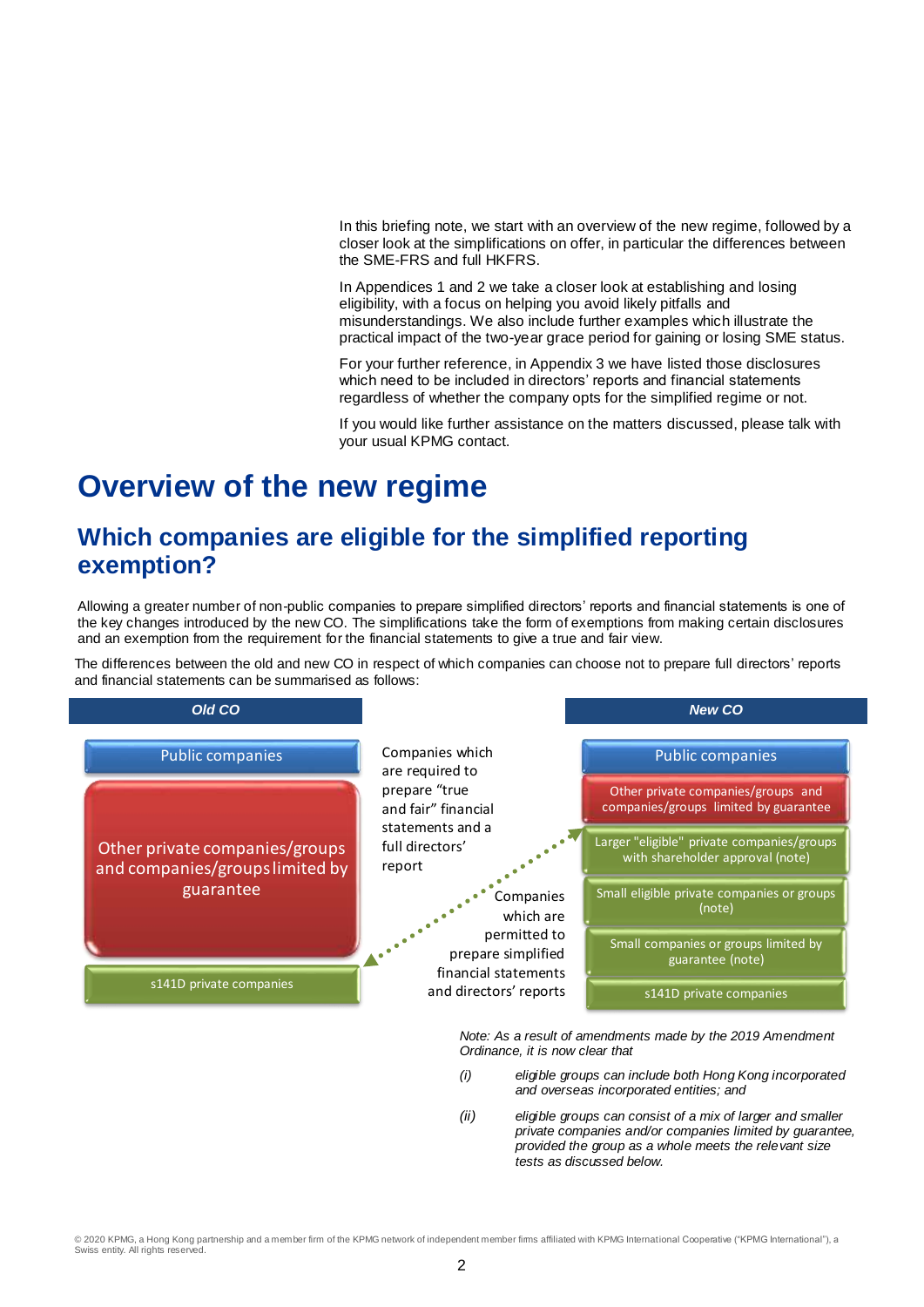Under the old Companies Ordinance (Cap. 32), only companies which fell within the scope of its section 141D were eligible for simplified reporting. These were private companies which had no subsidiaries and were not a subsidiary of another Hong Kong incorporated company, and only if 100% of the shareholders agreed that this company could produce simplified financial statements. The new Company Ordinance carries forward the exemption criteria from the old section 141D as one category of exempt company. But it also introduces three more categories of eligible companies or groups: New CO s359 **New categories of eligible non-public companies** small guarantee companies and groups headed by a small guarantee company if their annual revenue is not more than \$25 million; small private companies and groups headed by a small private company if they meet at least 2 out of 3 size tests of not more than \$100 million annual revenue, \$100 million total assets and 100 employees; and larger "eligible" private companies and groups headed by a larger "eligible" private company if (a) they meet at least 2 out of 3 size tests of not more than \$200 million annual revenue, \$200 million total assets and 100 employees; and (b) they get sufficient shareholder approval As a result of the amendments by the 2019 Amendment Ordinance, these groups can be "mixed groups" i.e. they can contain both companies limited by guarantee and private companies limited by shares, provided that these companies meet the relevant size tests. For example, the revenue of any company limited by guarantee is limited to \$25 million, regardless of whether that company is in a group of companies limited by guarantee or is in a mixed group headed by a private company. Similarly, private companies must fall within the "2 out of 3" size tests for private companies, even if in a mixed group headed by a company limited by guarantee. Further details can be found in Appendix 1 to this Briefing Note. *Ineligible activities, regardless of size of company* As in the old s141D, companies carrying out certain types of public-interest business<br>New CO s359(4), (5) (bonking regulated ortigins under the Securities and Eutures Ordinance or these that (banking, regulated activities under the Securities and Futures Ordinance or those that accept loans of money), cannot take advantage of these simplifications. These companies also prevent any group of which they are a member from taking advantage of the simplifications. As a result of the 2019 Amendment Ordinance, it is now clear that this prohibition extends to any subsidiaries incorporated outside Hong Kong who engage in equivalent public-interest activities. *Obtaining shareholder approval for larger "eligible" private companies or groups* New CO s360 As mentioned above, as well as not exceeding the size limits, a larger "eligible" private company, including the holding company of a group of larger "eligible" private companies, needs to obtain approval from its shareholders. Specifically, to gain exemption for a larger "eligible" private company, the members holding at least 75% of the voting rights must pass a resolution at a general meeting that the company is to fall within the reporting exemption for the financial year, with none objecting. This is an area to consider carefully as the rules are quite complex and demanding: the 75% vote is calculated as a percentage of all the voting rights held by the company's shareholders, not simply as a percentage of the shareholders who attend and vote at the general meeting; and

 the vote is defeated if any shareholder votes against the resolution either at the meeting or at any time by giving notice in writing to the company, provided that the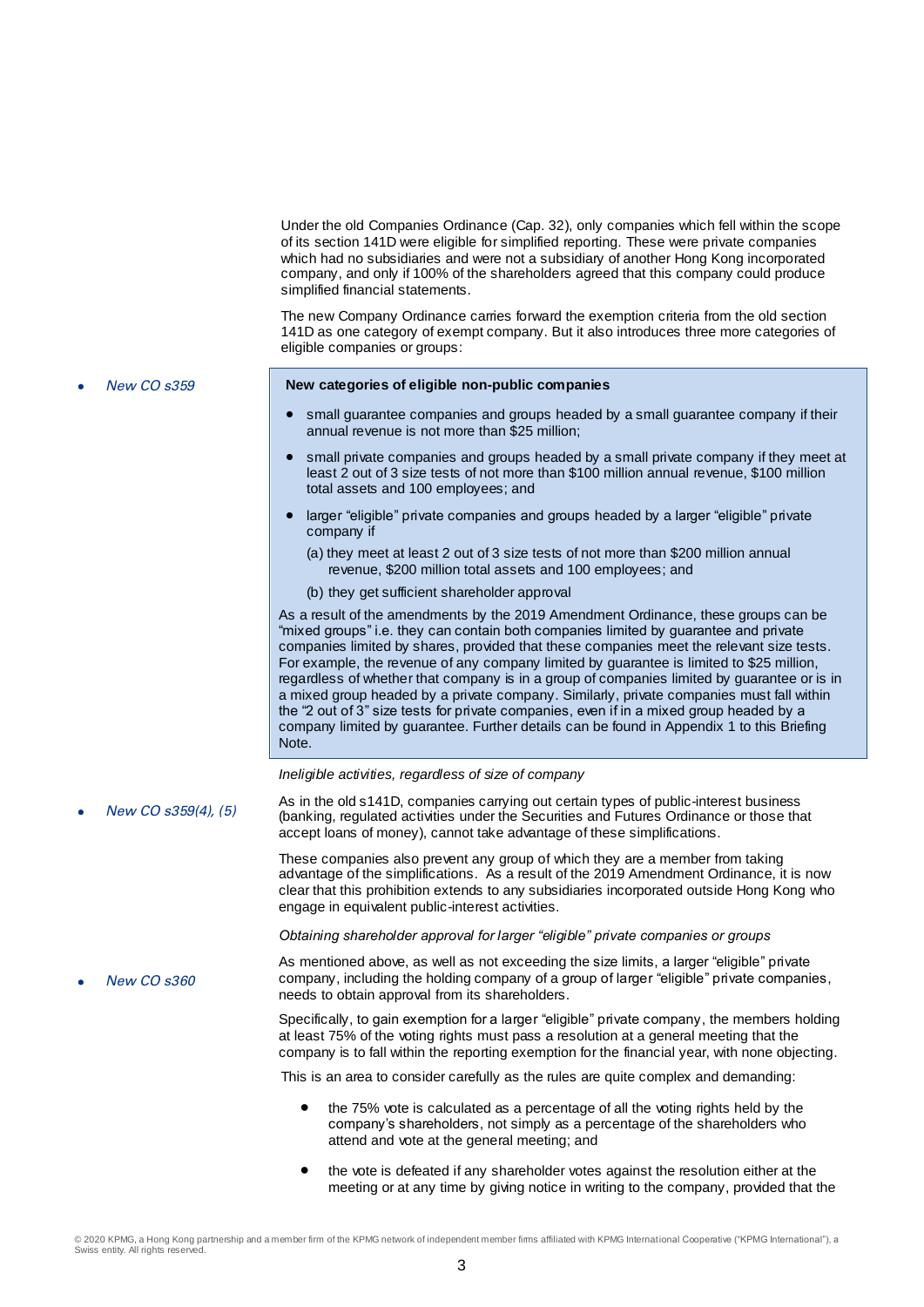written notice of objection is given at least 6 months before the end of the financial year to which the objection relates.

This shareholder approval test sets a high hurdle designed to ensure that larger private companies are only given relief from providing full statutory information to their shareholders if none of their shareholders consider it useful<sup>1</sup>.

*Applying these criteria to groups which contain companies incorporated outside Hong Kong*

 New CO s357(1), s359(2)(b), s359(3)(b), s359(3A)(b), s359(5)

Prior to the 2019 Amendment Ordinance there was no explicit statement in the CO relating to how to apply the eligibility criteria to groups which include one or more subsidiaries incorporated outside Hong Kong, where the holding company is required to prepare consolidated financial statements. This led to some diversity in views as to how to approach this topic, ranging at one extreme to the view that these overseas companies can simply be ignored when testing the group or, at the other extreme, holding the view that their presence in the group effectively prevents the group from satisfying the criteria set out in Schedule 3, regardless of their size.

The 2019 Amendment Ordinance removed this uncertainty by introducing new sections which explicitly refer to a "non Hong Kong body corporate" to make clear that the same restrictions apply whether the companies in the group are incorporated in Hong Kong or elsewhere. Specifically, if the subsidiary is incorporated outside Hong Kong, then the requirements are that

- the subsidiary would not have fallen within the meaning of public company in section 12 had it been incorporated under the Hong Kong Companies Ordinance. This clarification was added by the 2019 Amendment Ordinance in a new section, s359(5)(c);
- the subsidiary does not carry on activities that are equivalent to those that are on the restricted list for Hong Kong incorporated companies, for example, any business that, had it been carried on in Hong Kong, would be required to be carried on under a valid banking license granted under the Banking Ordinance or a licence under Part V of the Securities and Futures Ordinance. This clarification was added by the 2019 Amendment Ordinance in a new section, s359(5)(a) and (b); and
- in all other respects, the subsidiary is assessed against the relevant size tests in the same way as Hong Kong incorporated companies.

These amendments serve to create a level playing field for Hong Kong incorporated holding companies, regardless of the country of incorporation of their subsidiaries.

In Appendices 1 and 2 to this briefing note we take you step-by-step through these exemption criteria and include a number of examples that illustrate them in action. These examples are particularly relevant for those companies which need to prepare consolidated financial statements and/or are borderline cases for meeting the criteria.

For example, a group consists of holding company H and two subsidiaries A and B. H assesses its consolidated situation against the '2 out of 3" size tests and concludes that it can prepare consolidated financial statements using the SME-FRF and SME-FRS issued by the HKICPA, provided it obtains its own shareholder approval. Subsidiary A is small and also decides to follow the SME-FRF and SME-FRS when preparing its own company-level financial statements. However, subsidiary B exceeds the small-size tests of HK\$100 million annual revenue, HK\$100 million total assets and 100 average employees, as explained in Appendix 1 to this Briefing Note. Subsidiary B therefore either needs to obtain approval from its own shareholders (i.e. from H and from its non-controlling shareholders) or needs to prepare financial statements using the full HKFRS issued by the HKICPA. As a result of the amendments made by the 2019 Amendment Ordinance, this decision by B and B's shareholders does not impact on H's entitlement under the CO to take advantage of the simplified reporting regime. However, in practice if subsidiary B decides to prepare financial statements using full HKFRS, then holding company H may need to make adjustments on consolidation (for example to reverse any fair value adjustments) to ensure that the consolidated amounts which it reports comply with the requirements of the SME-FRS.

 $\overline{a}$ As mentioned in the Introduction to this Briefing Note, the 2019 Amendment Ordinance simplified the approval process for groups, such that going forward it is only necessary for the holding company to obtain approval from its own shareholders and not from the noncontrolling shareholders of any of its larger "eligible" subsidiaries. However, it should be noted that the holding company's group assessment is solely for the purposes of determining whether the holding company can take advantage of the simplified reporting regime when preparing its own consolidated annual report. Regardless of what the holding company decides, each Hong Kong incorporated company within the group will be required to make its own decision as to which reporting regime to follow and, if a subsidiary wishes to use the simplified reporting regime for its own annual report, then it may still need to obtain its own shareholder approvals.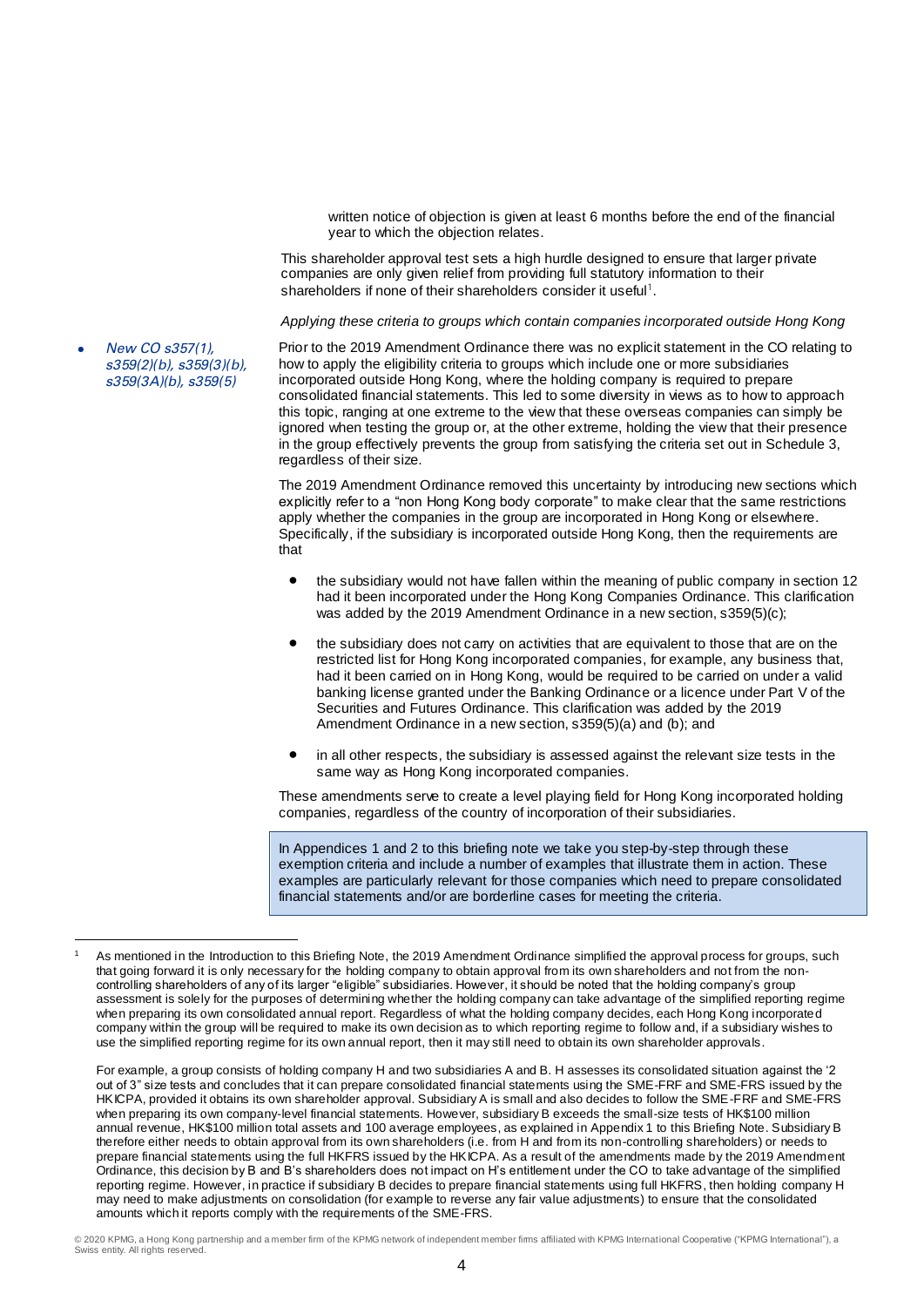# **What is the impact of adopting simplified reporting?**

Companies that decide to take advantage of the reporting exemption in the new CO will still need to prepare a directors' report and annual financial statements, and will still need to have those financial statements audited. However, the contents of that directors' report and those audited financial statements will be simpler in the following ways, compared to those following the full regime:

| Directors' report                                                                                                                       | <b>Financial statements</b>                                                                           | Audit report                                                                                                         |
|-----------------------------------------------------------------------------------------------------------------------------------------|-------------------------------------------------------------------------------------------------------|----------------------------------------------------------------------------------------------------------------------|
| • Exempt from preparing<br>a business review<br>•Also exempt from<br>disclosing:                                                        | •The financial<br>statements can follow<br>the SME-FRF and SME-<br>FRS:<br>• historical cost          | •The auditor will report<br>on whether the<br>financial statements<br>have been "properly<br>prepared"               |
| • certain arrangements<br>and transactions<br>involving directors<br>• reasons for directors<br>resigning or not<br>seeking re-election | accounting<br>• fewer disclosures<br>• greater alignment with<br>concept of "realised<br>profit"      | •The auditor will not<br>express an opinion on<br>whether the financial<br>statements "give a true<br>and fair view" |
| •donations                                                                                                                              | •Also exempt from<br>disclosing certain<br>transactions involving<br>the directors and the<br>company |                                                                                                                      |

These impacts are explored in more detail in the section below starting from page 6 where we take a closer look at the simplifications on offer.

## **Is action needed by companies that may be eligible?**

The new simplified reporting regime is optional – that is, companies can continue to prepare their financial statements which show a true and fair view in accordance with the full reporting regime if they wish. They can also choose to switch to the regime at any time in the future, provided they are still eligible.

Companies need to weigh up the pros and cons carefully before deciding if it makes sense for them to change to the simpler regime.

#### **Key questions to consider include:**

- Who uses the company's financial statements? What would they think about the change?
- How much time or other resources could be saved by switching to the simplified regime?
- How many years is the company likely to stay eligible and benefit from the change?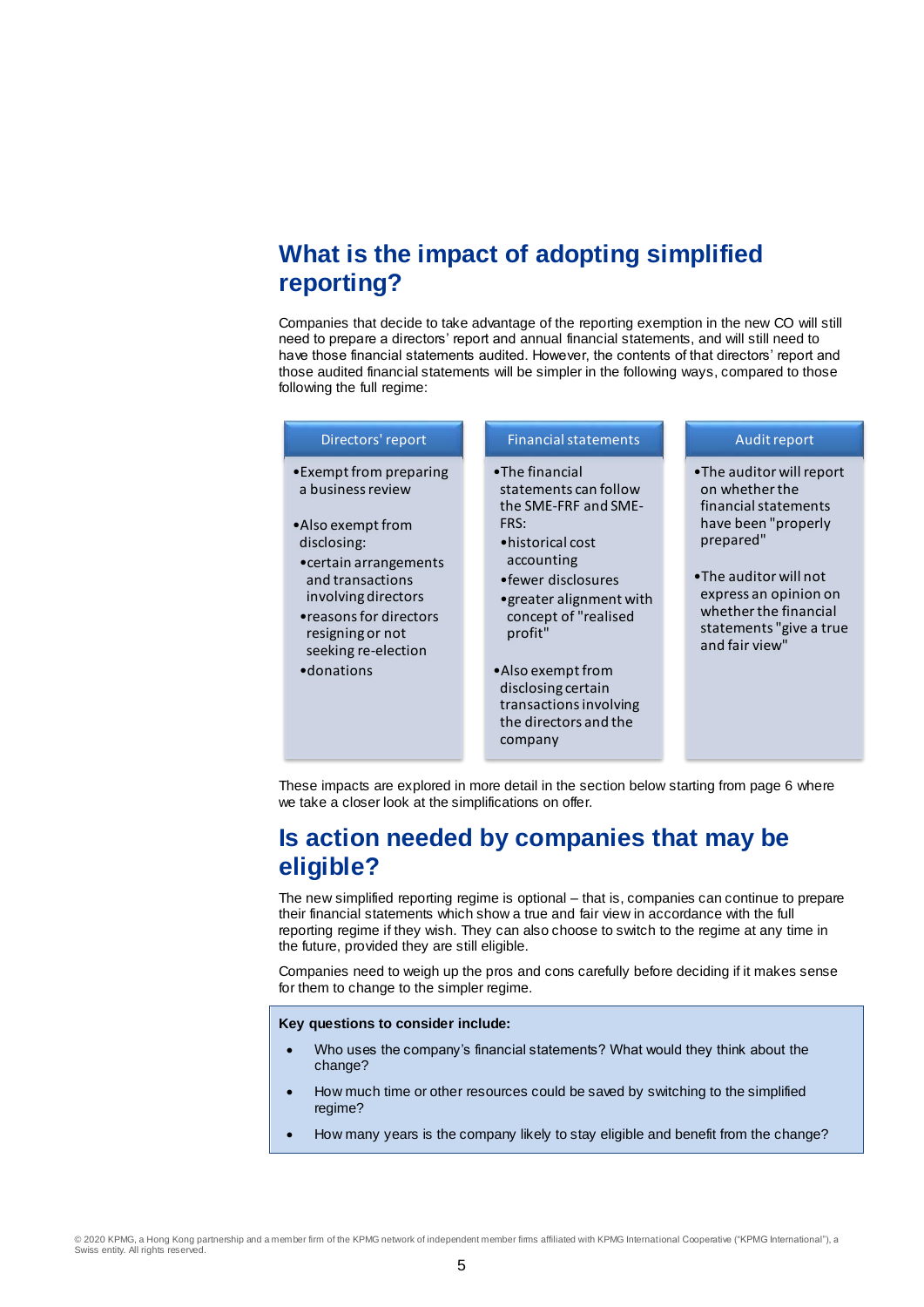For some private companies, answering these questions will show that the benefits clearly outweigh any downside: perhaps the company is owner-managed and no one else other than the tax authorities will see their financial statements, switching to the new regime will cut out the complexity of keeping up with full HKFRS for many years to come, and the effort taken to become eligible is minimal as the company falls within the smallest size tests.

But as we discussed in our briefing note 1 on full financial statements, for other companies switching to the simplified regime may not be such an obvious choice. Reasons not to switch to the simplified regime, even if eligible, might include one or more of the following:

- the company's financial statements are used by others (such as lenders, customers, or other stakeholders), and the company considers that HKFRSs are more widely accepted or that the "true and fair" audit opinion carries more weight than a "properly prepared" audit opinion;
- given the nature of the company (or group's) business, changing to the new regime would not materially simplify the financial statements;
- the company is part of a listed group that has to prepare consolidated financial statements under HKFRS or IFRS® Standards and so preparing the company's financial statements under the SME-FRS may increase the amount of time needed to track the necessary consolidation adjustments;
- the company (or group) is borderline with respect to either the size tests or the ability to secure the necessary shareholder approvals and so there is a reasonable risk that at some point in the near future that the company (or group) would need to switch back to the full reporting regime; and/or
- the company is likely in the near future to be part of an initial public offering, or of interest to private equity investors, and being able to show a track record of producing full financial statements may prove useful at that time.

As mentioned, there is no need to rush this decision: a company can switch to the new simplified regime in any year of their choosing going forward, provided that the company is eligible and has planned ahead to make the change, if shareholder or other stakeholder approval is needed.

# **A closer look at the simplifications on offer**

In this part of the briefing note, we take a closer look at what simplifications might be achievable by a company or group switching to the simpler regime i.e. in what ways would their financial statements and directors' report be simpler than if the company or group followed the full requirements.

Remember: this part of the briefing note is only focusing on the reliefs available if a company or group opts to take advantage of the new CO's "reporting exemption" – it is not a complete picture of the contents of the annual report for these entities as there are other disclosures that will need to be made, regardless of whether the company (or group) opts for the simple regime. These unavoidable requirements (such as directors' emoluments), are listed in Appendix 3 to this briefing note for reference.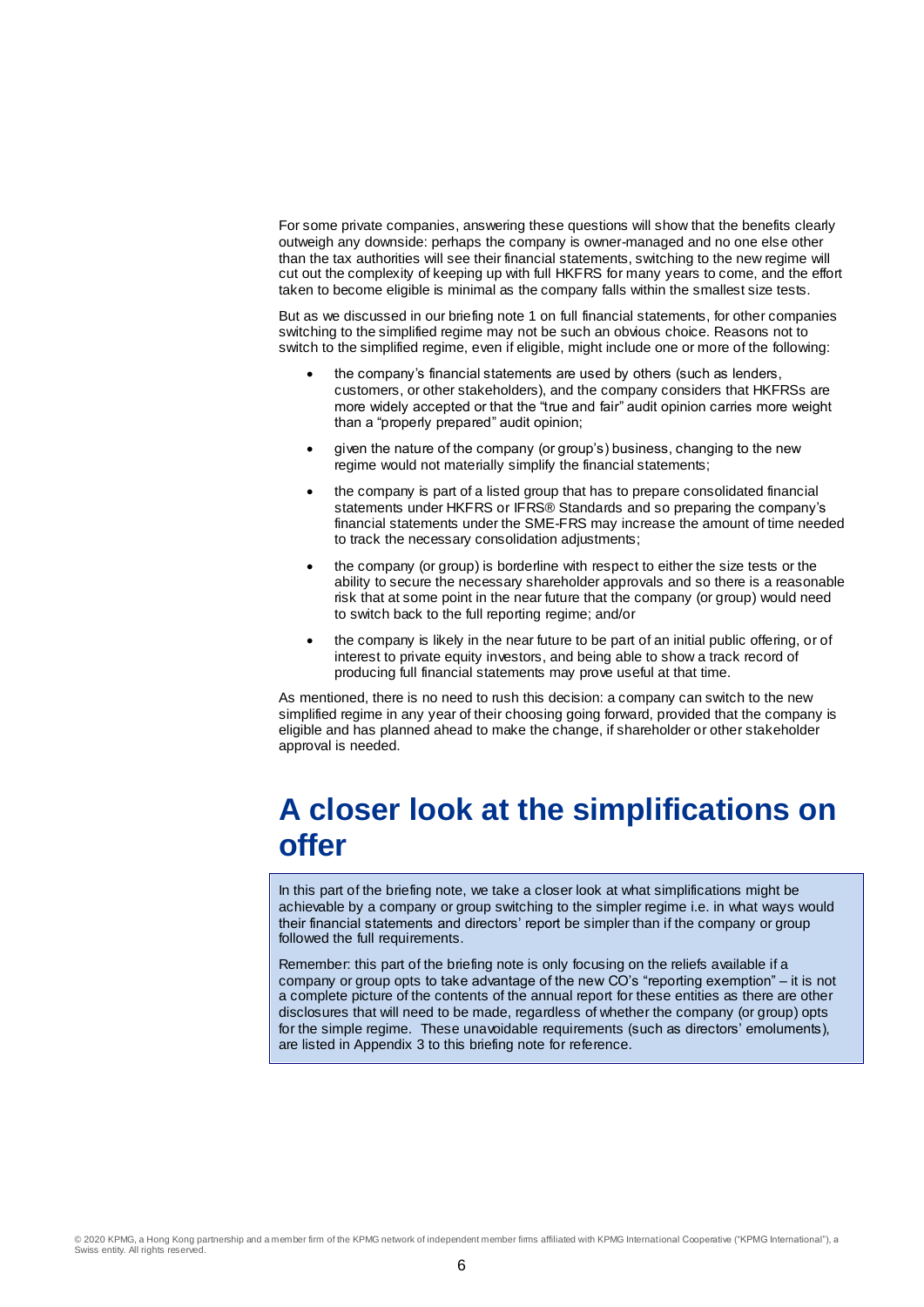# **Directors' report: exemption from preparing a "business review"**

- New CO s388(1),(2),(3) An important change introduced by the new CO is that companies must include a "business review" in their directors' report, unless the company:
	- falls within the reporting exemption for the year; or
	- is a wholly owned subsidiary of a "body corporate" at the end of the financial year; or
	- is a private company that does not fall within the reporting exemption but opts out of preparing a business review by special resolution (i.e. a 75% vote of shareholders who voted in a general meeting) obtained at least 6 months before the end of the financial year to which that directors' report relates.
- New CO Sch5, s388(1),(2) If a company is required to include a business review, the contents should follow Schedule 5 of the new CO. Schedule 5 requires the business review to include forward looking information, including descriptions of the principal risks facing the company and an analytical review of the company's business.

If the company has prepared consolidated financial statements, then its business review should also be on a consolidated basis. Therefore preparing such a review may require a considerable amount of management time and attention by the board.

For more details on the contents of a business review, please see our briefing note 2.

**Practical issue – Can the directors' report exclude the business review even if the company chooses to follow the full reporting regime for the financial statements?**

New CO s388 Yes. The new CO states that if a company or group "falls within the reporting exemption" it does not have to include a business review in the directors' report for the year. The minimum requirement is therefore that the company (or group) is eligible for the reporting exemption, not whether in fact it takes advantage of this eligibility by preparing simplified financial statements.

> As a result, private companies (or groups) still have some flexibility as to the contents of their directors' reports. But if the company is not wholly owned and falls outside the smallest size category, it will need to make sure it gets the necessary shareholder approvals.

*(See Appendix 1 to this briefing note for more details on the size tests and shareholder approval requirements.)*

# **Financial statements: permission to adopt the SME financial reporting standard**

#### *Exemption from giving a true and fair view*

- New CO s380(7), s380(4), s357(1) and (4)(a)\*
- Company (Accounting Standards (Prescribed Body)) Regulation (para 2)

\* The 2019 Amendment Ordinance moved the definition  $of$  applicable accounting standards from s380(8) to s357(1) and (4)(a).

The key to the simplified financial reporting regime is the exemption from the requirement for the financial statements to give a true and fair view. Instead, companies are required to comply with the applicable accounting standards "issued or specified by a body prescribed by the Regulation". This "body" is the Hong Kong Institute of Certified Public Accountants (HKICPA), as stated in the Company (Accounting Standards (Prescribed Body)) Regulation, issued in January 2013.

Due to the exemption from the requirement to give a true and fair view, the applicable HKICPA standards in this case are the "Small and Medium-sized Entity Financial Reporting Framework and Financial Reporting Standard" (the "SME-FRF" and "SME-FRS").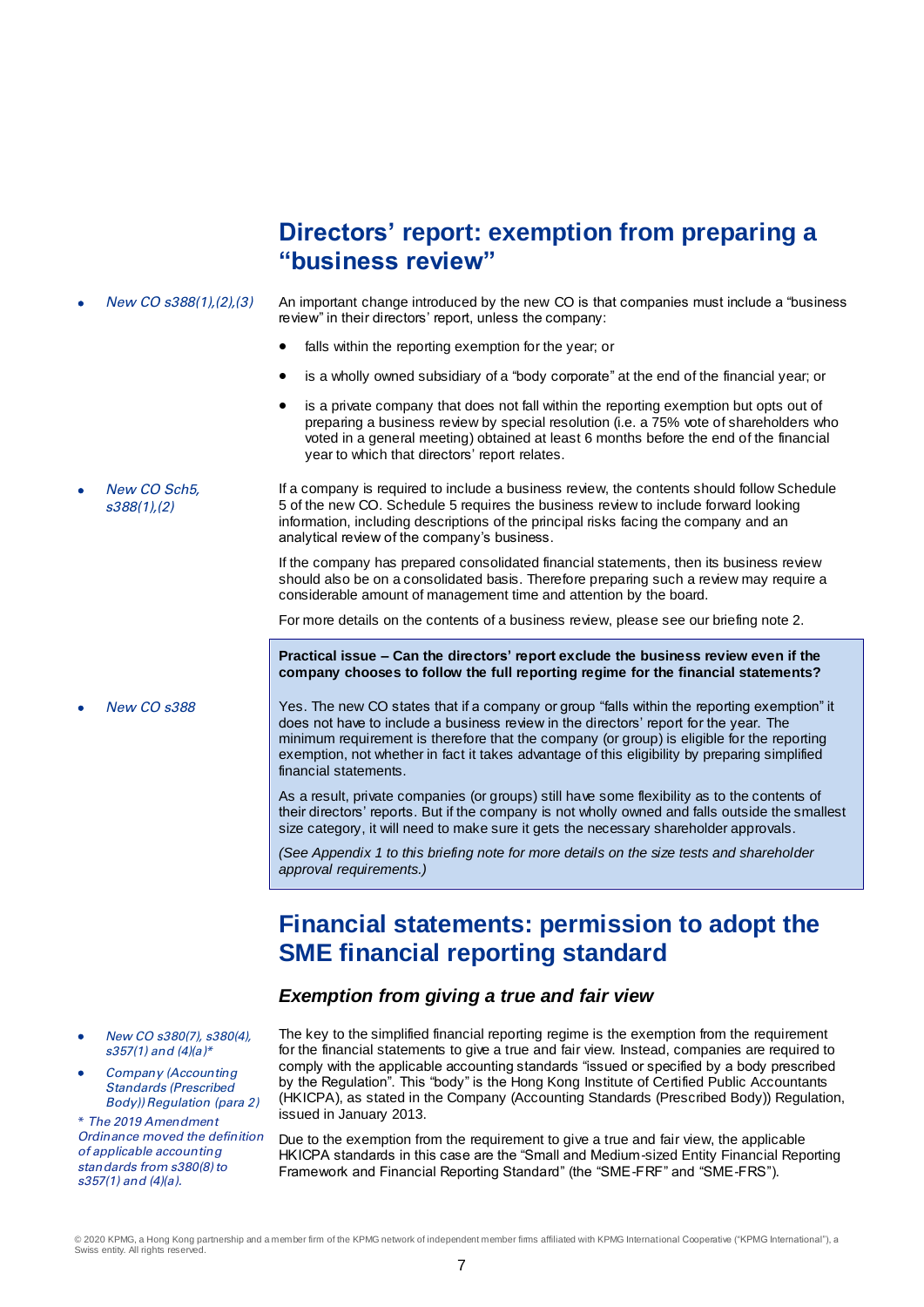#### SME-FRF 17,18, SME-FRS 2.1

The SME-FRF and SME-FRS are a much briefer and simpler set of accounting requirements and disclosures compared to full HKFRS. In essence, this is an accrualsconcept framework which does not permit the use of fair value for re-measuring assets or liabilities. The disclosure requirements focus on basic financial information and there are no requirements, for example, to disclose financial risk management strategies.

The package is also self-contained: if the SME-FRS does not cover an event or transaction undertaken by the entity, management should use its judgment to develop an accounting policy which is consistent with the historical cost convention. There is no requirement to fall back to full HKFRS, and policies which are acceptable under full HKFRS may not be adopted under the SME-FRF and FRS if they are inconsistent with the historical cost convention.

The SME-FRF and FRS were first issued in 2005 and provided a reference point when entities were taking advantage of section 141D of the old CO. It was revised by the HKICPA to respond to the new CO in time for its commencement date of 3 March 2014. Changes introduced at that time, compared to the previous standard, included:

- updating the "qualifying entity" criteria to align with the new CO;
- expansion of the accounting requirements to cover the preparation of consolidated financial statements, including guidance on accounting for business combinations, goodwill and equity method investees;
- new guidance on the preparation of cash flow statements, which should be followed if a company chooses to prepare a cash flow statement;
- updating the definitions included in the SME-FRS to align more closely with recent changes in full HKFRS;
- reducing the amortisation period for intangible assets from 20 years to 10 years, unless the presumption is rebutted;
- new guidance on the specific disclosures to be made in the first year that a company transitions from e.g. full HKFRS to the SME-FRS; and
- new guidance on the concept of realized profits and losses under the CO and how this correlates to the recognition requirements of the SME-FRS.

In February 2019 the SME-FRF and SME-FRS were updated to reflect the changes introduced by the Amendment Ordinance to the eligibility tests and in March 2020 in respect of a number of minor accounting and disclosure requirements.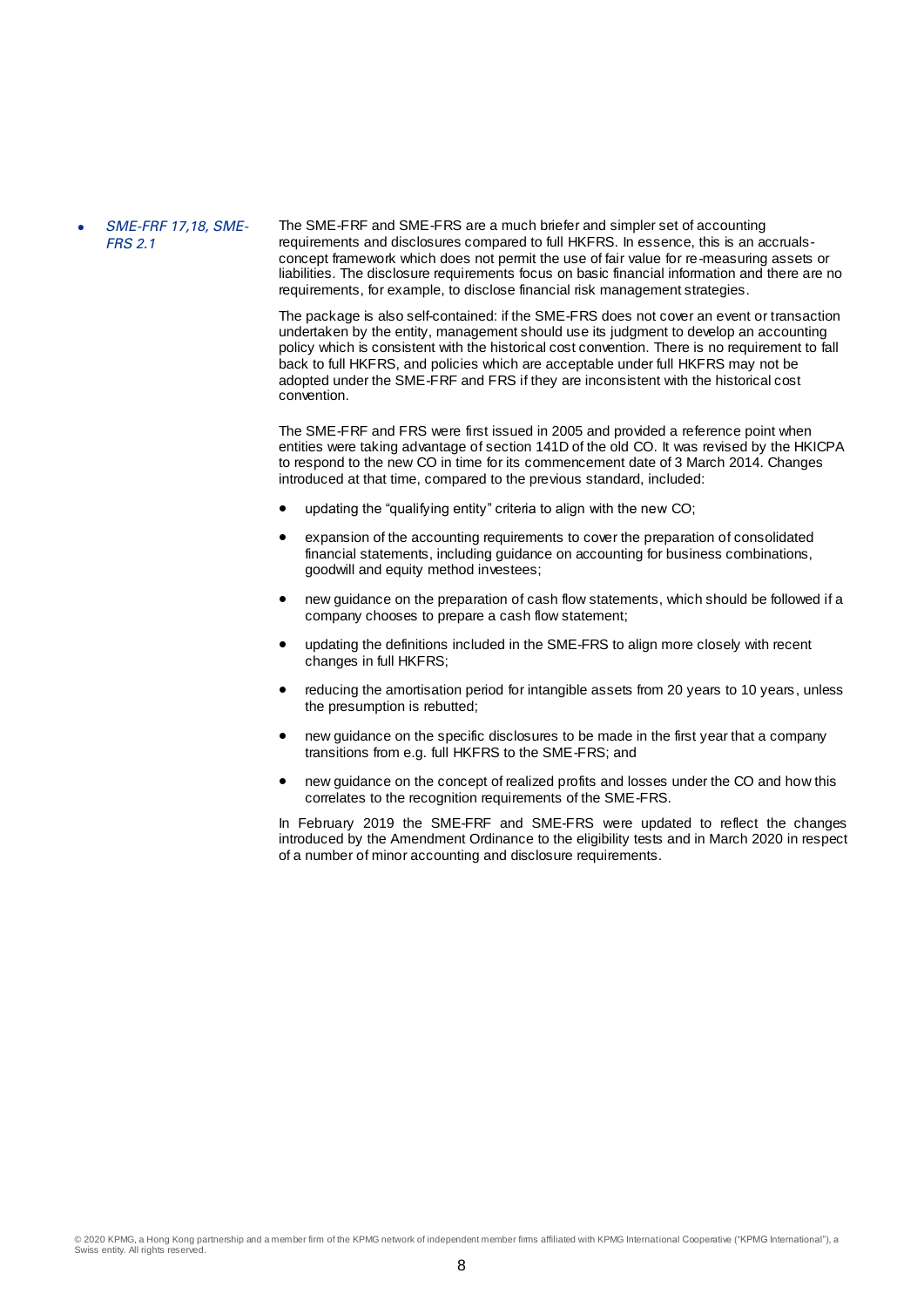#### *What do SME-FRS financial statements include?*

SME-FRS 1.1 A complete set of financial statements under the SME-FRS includes:

- a statement of financial position;
- an income statement; and
- accounting policies and explanatory notes but these are much simpler than those required under full HKFRS.

Companies are not required to include a cash flow statement. However, if a company includes a cash flow statement then it should be prepared in accordance with the requirements of section 22 of the SME-FRS.

The SME-FRS states that the financial statements should be the consolidated financial statements, unless the entity is exempt from producing consolidated accounts or unless it has no subsidiaries. We outline the rules on exemption from producing consolidated financial statements on pages 18-19 of this briefing note.

## *What are the key differences in the accounting policy requirements of the SME-FRS compared to full HKFRS?*

The table below summarises some of the key differences between full HKFRS and SME-FRS. This analysis is up to date as of April 2020.

|                                                                | <b>Relevant standard in full HKFRS</b>                                                                                                                                             | <b>Simpler requirements in SME-FRS</b>                                                                                                                                                                                                                                                               |              |
|----------------------------------------------------------------|------------------------------------------------------------------------------------------------------------------------------------------------------------------------------------|------------------------------------------------------------------------------------------------------------------------------------------------------------------------------------------------------------------------------------------------------------------------------------------------------|--------------|
| Property, plant and<br>equipment: after<br>initial recognition | HKAS 16 - cost or revaluation<br>measurement basis allowed                                                                                                                         | Only one model allowed: carry at cost<br>less accumulated depreciation and<br>impairment losses                                                                                                                                                                                                      | 3.10         |
| Investment<br>properties                                       | HKAS 40 - measure at cost or<br>revaluation, with revaluation gains<br>and losses to P&L                                                                                           | No separate requirements for<br>investment property: treat IP the<br>same as other property held for the<br>long-term i.e. carry at cost less<br>accumulated depreciation and<br>impairment                                                                                                          | 3.1,<br>3.10 |
| Intangible assets                                              | HKAS 38 - intangible assets may<br>have indefinite or finite lives<br>Any intangible assets acquired in a<br>business combination which are<br>separable or arise from contractual | Intangibles are amortised under a<br>rebuttable presumption that the useful<br>life of any intangible asset will not<br>exceed 10 years from when first<br>available for use<br>Intangible assets acquired in a<br>business combination only need to be<br>recognised if their fair value is readily | 4.14<br>4.2  |
|                                                                | or legal rights should be<br>recognised at fair value                                                                                                                              | apparent or can be measured without<br>undue cost or effort                                                                                                                                                                                                                                          |              |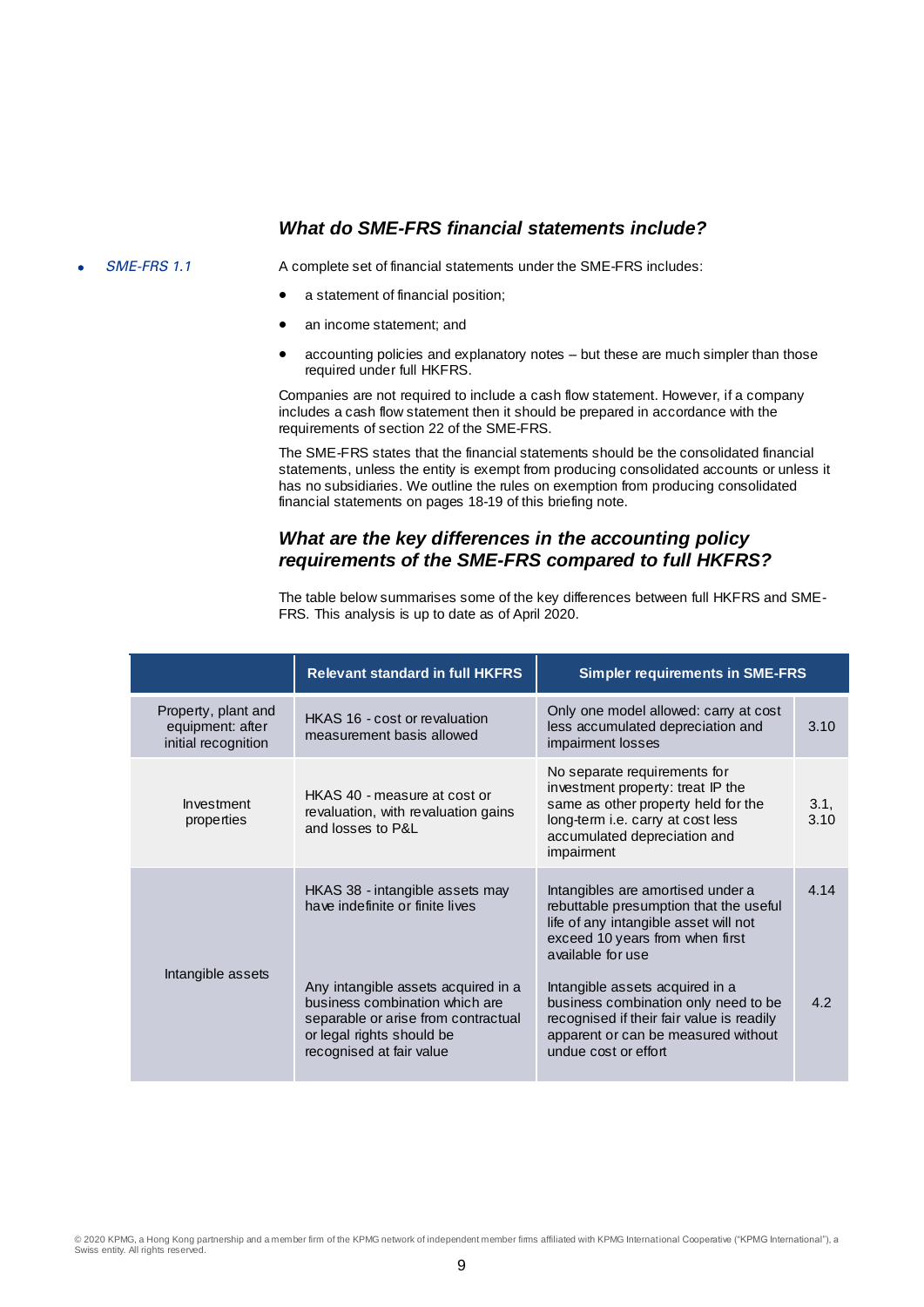| (continued)                                                                                                                                          | <b>Relevant standard in full HKFRS</b>                                                                                                                                                                                                        | <b>Simpler requirements in SME-FRS</b>                                                                                                                                                                                                                                                                                                     |                              |
|------------------------------------------------------------------------------------------------------------------------------------------------------|-----------------------------------------------------------------------------------------------------------------------------------------------------------------------------------------------------------------------------------------------|--------------------------------------------------------------------------------------------------------------------------------------------------------------------------------------------------------------------------------------------------------------------------------------------------------------------------------------------|------------------------------|
|                                                                                                                                                      | HKAS 36 - detailed requirements                                                                                                                                                                                                               | Simplified guidance on identifying<br>"components" of a business and<br>allocating goodwill                                                                                                                                                                                                                                                | 9.9                          |
|                                                                                                                                                      | on identifying indicators of<br>impairment, identifying cash-<br>generating units, allocating                                                                                                                                                 | Discounting of cash flows is<br>permitted but not required                                                                                                                                                                                                                                                                                 | 9.8                          |
| Impairment of assets<br>goodwill and computing<br>recoverable amounts. Also<br>requirement to check for indicators<br>of reversal of impairment loss |                                                                                                                                                                                                                                               | Impairment losses need not be<br>reversed unless the asset's fair<br>value is readily apparent or the<br>recoverable amount can be<br>measured reliably without undue<br>cost or effort                                                                                                                                                    | 9.5                          |
| Financial<br>instruments<br>(including:<br>investments in                                                                                            | HKFRS 7 and 9 - detailed<br>requirements for financial assets,<br>financial liabilities and equity<br>instruments, including derivatives<br>and compound instruments<br>$HKAS$ 27 $-$ in the company level                                    | So far as investments are<br>concerned, only investments in<br>securities are covered. These<br>should all be carried at historical<br>cost (less impairment, if any)<br>So far as derivatives are concerned,<br>only forward foreign exchange                                                                                             | $6.1 -$<br>6.13<br>$15.10 -$ |
| subsidiaries, joint<br>ventures and<br>associates in<br>company-level                                                                                | financial statements there is an<br>accounting policy choice to<br>account for investments in<br>subsidiaries, joint ventures and                                                                                                             | contracts are specifically mentioned<br>in the SME-FRS and the treatment<br>depends on whether the contract is<br>speculative or non-speculative                                                                                                                                                                                           | 15.12                        |
| financial statements)                                                                                                                                | associates either at cost, per<br>HKFRS 9 (fair value) or the equity<br>method as described in HKAS 28                                                                                                                                        | No specific requirements for<br>financial liabilities beyond the<br>accruals concept and the section on<br>borrowing costs                                                                                                                                                                                                                 |                              |
| Borrowing costs                                                                                                                                      | HKAS 23 - borrowing costs on<br>"qualifying assets" must be                                                                                                                                                                                   | Allowed to choose a policy of<br>expensing all borrowing costs to<br>profit and loss                                                                                                                                                                                                                                                       | $13.1 -$                     |
|                                                                                                                                                      | capitalised                                                                                                                                                                                                                                   | (capitalisation into the cost of<br>qualifying assets is allowed as an<br>alternative policy choice)                                                                                                                                                                                                                                       | 13.4                         |
| Income tax                                                                                                                                           | HKAS 12 - detailed requirements<br>cover both current tax and deferred                                                                                                                                                                        | Tax accounting is limited to current<br>tax liabilities and losses that can be<br>carried back to previous periods                                                                                                                                                                                                                         | 14.4                         |
|                                                                                                                                                      | tax accounting                                                                                                                                                                                                                                | Deferred tax liabilities and assets<br>should not be recognised                                                                                                                                                                                                                                                                            |                              |
| Leases                                                                                                                                               | HKFRS 16 - detailed requirements<br>for lessees and lessors, including<br>recognising right-of-use assets and<br>lease liabilities for all leases<br>entered into by lessees unless<br>eligible for the short-term or low<br>value exemptions | The SME-FRS continues to<br>distinguish between operating<br>leases and finance leases for<br>lessees based on the extent to<br>which risks and rewards incidental<br>to ownership of a leased asset lie<br>with the lessor or the lessee.<br>Rentals under operating leases are<br>recognised by the lessee over the<br>term of the lease | $5.1 - 5.15$                 |
| Share-based<br>payments                                                                                                                              | HKFRS 2 - detailed requirements<br>on equity-settled and cash-settled<br>share based payment<br>arrangements                                                                                                                                  | No specific requirements                                                                                                                                                                                                                                                                                                                   |                              |

© 2020 KPMG, a Hong Kong partnership and a member firm of the KPMG network of independent member firms affiliated with KPMG International Cooperative ("KPMG International"), a<br>Swiss entity. All rights reserved.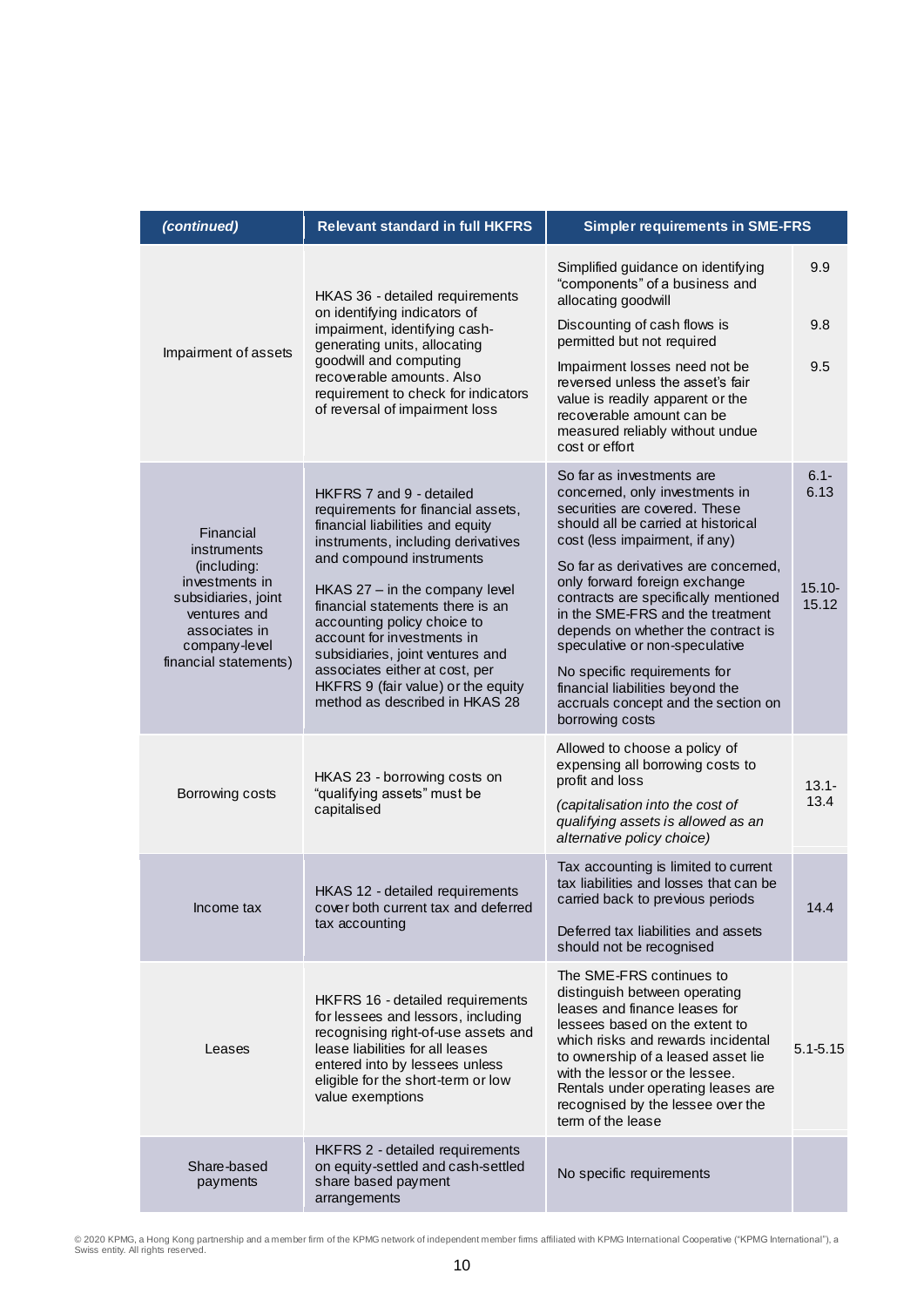| (continued)                     | <b>Relevant standard in full HKFRS</b>                                                                                                                                                                                                                                                                                                                                                                                                                           | <b>Simpler requirements in SME-FRS</b>                                                                                                                                                                                                                                                                                                                                                                                                                                                                                                   |                                                  |
|---------------------------------|------------------------------------------------------------------------------------------------------------------------------------------------------------------------------------------------------------------------------------------------------------------------------------------------------------------------------------------------------------------------------------------------------------------------------------------------------------------|------------------------------------------------------------------------------------------------------------------------------------------------------------------------------------------------------------------------------------------------------------------------------------------------------------------------------------------------------------------------------------------------------------------------------------------------------------------------------------------------------------------------------------------|--------------------------------------------------|
| Employee benefits               | HKAS 19 - detailed requirements on<br>employee benefits, including post-<br>retirement benefits and termination<br>benefits                                                                                                                                                                                                                                                                                                                                      | No specific requirements                                                                                                                                                                                                                                                                                                                                                                                                                                                                                                                 |                                                  |
| <b>Business</b><br>Combinations | HKFRS 3 - detailed requirements on<br>identifying and measuring the cost of<br>the acquisition and the assets and<br>liabilities acquired, including<br>measurement of contingent<br>consideration<br>Transaction costs and other contracts<br>unrelated to gaining control have to be<br>separated and dealt with according to<br>other HKFRSs<br>Step acquisitions have to be treated as<br>a disposal and buy-back at fair value<br>until control is obtained | Re the cost of the acquisition:<br>• Contingent consideration:<br>- recognised only if probable (i.e.<br>more likely than not)<br>Re the identifiable assets and<br>liabilities acquired:<br>• Simpler measurement and<br>recognition requirements<br>• In particular, intangible assets only<br>need to be recognised if their fair<br>value is readily apparent or can be<br>measured without undue cost or<br>effort<br>No specific requirements on step<br>acquisitions or how to separate<br>contracts unrelated to gaining control | 18.10<br>18.12<br>18.13                          |
| Consolidation                   | HKFRS 10 - detailed requirements on<br>determining control and preparation of<br>consolidated financial statements                                                                                                                                                                                                                                                                                                                                               | Simpler model to determine control:<br>control is presumed if a parent owns<br>more than half the votes of an entity<br>(either directly or indirectly)<br>Individual subsidiaries may be<br>excluded from consolidation if their<br>inclusion would involve expense or<br>delay out of proportion to the value to<br>the members of the company,<br>provided the shareholders are<br>informed and do not object                                                                                                                         | $19.4 -$<br>19.5<br>$19.1 -$<br>19.3<br>19.16(g) |
|                                 | Goodwill is not amortised and is instead<br>subject to an annual impairment test<br>together with the cash generating<br>unit(s) to which it relates                                                                                                                                                                                                                                                                                                             | Goodwill is carried at cost less<br>accumulated amortisation and<br>impairment losses (if any)<br>Rebuttable presumption that the<br>useful life of the acquired goodwill will<br>not exceed 5 years. No requirement<br>to test for impairment unless there is<br>an indication that impairment exists                                                                                                                                                                                                                                   | $18.7 -$<br>18.21<br>9.9                         |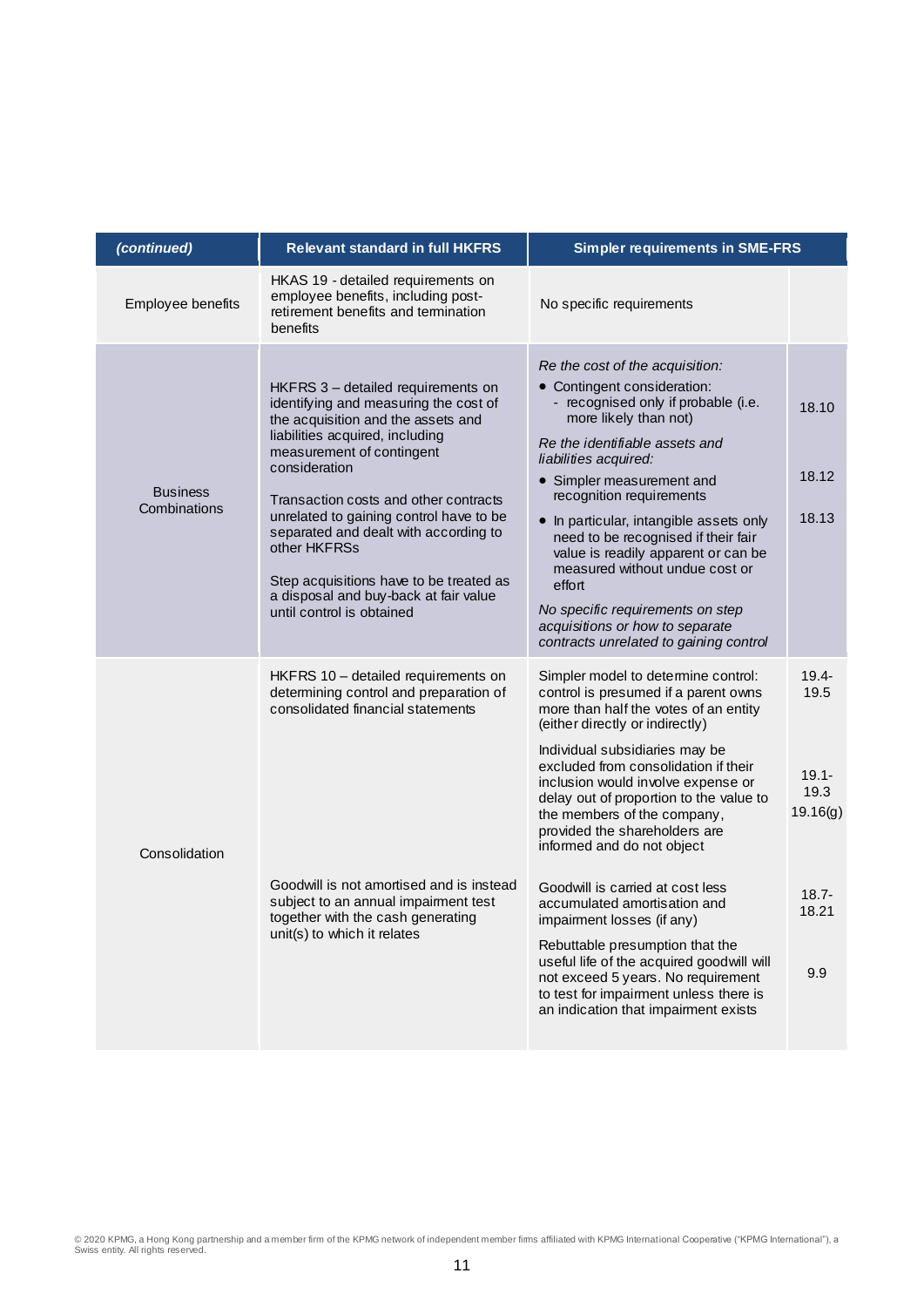| (continued)                                                                     | <b>Relevant standard in full HKFRS</b><br><b>Simpler requirements in SME-FRS</b>                                                              |                                                                                                                                                                                                                                                                                                                                                                  |              |
|---------------------------------------------------------------------------------|-----------------------------------------------------------------------------------------------------------------------------------------------|------------------------------------------------------------------------------------------------------------------------------------------------------------------------------------------------------------------------------------------------------------------------------------------------------------------------------------------------------------------|--------------|
| Associates and joint<br>ventures in the<br>consolidated<br>financial statements | HKAS 28 - in most cases must use<br>equity method to account for associates<br>and joint ventures in the consolidated<br>financial statements | Allowed to choose a policy of<br>accounting for associates and/or joint<br>ventures at cost for both the<br>consolidated and the company-level<br>financial statements<br>(equity method is allowed as an<br>alternative policy choice for the<br>consolidated financial statements, but<br>if equity accounting is used then<br>goodwill needs to be amortised) | 20.4<br>20.5 |

#### *Transitioning from a different GAAP to SME-FRF and SME-FRS*

SME-FRF 44 If a company changes from following full HKFRS (or another GAAP) to adopting the SME-FRF and SME-FRS, it must follow the transition requirements set out in the SME-FRF, which require any differences to be treated as a change in accounting policy.

This applies to:

- all items recognised under full HKFRS (the previous GAAP), which do not meet the recognition criteria under the SME-FRS;
- all items not recognised under the previous GAAP, which are recognised under the SME-FRS; and
- all items recognised under both the previous GAAP and the SME-FRS but which were previously measured on a basis that was inconsistent with the SME-FRF and the SME-FRS.
- SME-FRS 2.7, 2.8 The SME-FRS states that such changes in accounting policy should be applied retrospectively, unless it is impracticable to determine the cumulative effect of the change. The reserves for the earliest period presented and the comparatives should be presented as if the new policy had always been followed. However, comparatives need not be restated if this would involve undue cost or effort.
- SME-FRF 45 When an entity transitions to SME-FRS, specific disclosures are required to reconcile the opening balances if they have been restated on transition.

#### **Practical issue – Typical adjustments that might be needed on transition**

It can be seen from the table above that there are a number of key measurement differences between full HKFRS and SME-FRS. Typical adjustments that would need to be made on transition would include the following:

- eliminate all deferred tax balances;
- eliminate any goodwill which arose more than 5 years ago (unless the presumption of a 5 year useful life is rebutted) and compute the cumulative amortisation to be eliminated for any goodwill acquired since then; and
- if any investments are carried at a value higher than depreciated cost less impairment loss, then eliminate the unrealised revaluation surplus\*; and
- identify a best estimate of a useful life for any intangibles with indefinite useful lives, using the rebuttable presumption of not more than 10 years, and compute the cumulative amortisation to be eliminated.

*\* this adjustment is no longer necessary for property, plant, equipment (including investment property) or intangible assets as a result of an amendment to the SME-FRF in March 2020. Instead, for each class of property, plant, equipment or intangible assets, entities are allowed to consistently use previous GAAP carrying amount or fair value as deemed cost on transition for all items in that class (paragraph 44 of SME-FRF and related definition as amended in March 2020).*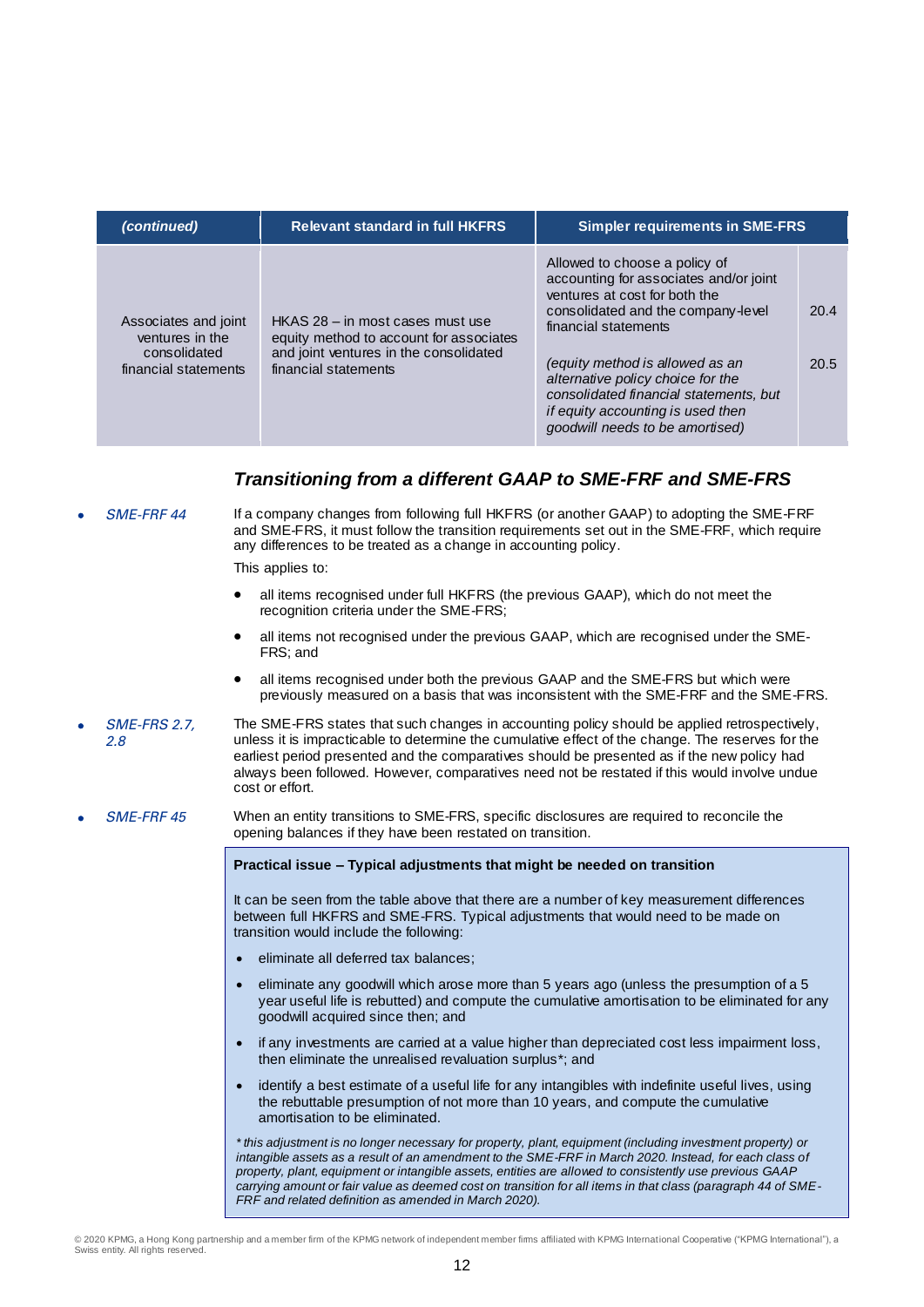In addition, an entity might want to take this opportunity to simplify their accounting policies by taking one or other of the policy choices on offer of:

- expensing all borrowing costs; and/or
- using the cost method in the consolidated financial statements for investments in associates and joint ventures instead of the equity method.

Such changes would move the entity's financial statements further away from being comparable with full HKFRS, but, depending on the entity's circumstances, the benefits of the simplification may outweigh this disadvantage.

# **Other disclosure exemptions for the directors' report and financial statements**

 New CO **Companies** (Directors' Report) Regulation

 New CO **Companies** (Disclosure of Information about Benefits of Directors) **Regulation** 

Detailed disclosure requirements affecting the annual reports can be found in two pieces of new subsidiary legislation called Regulations. Specifically, these are:

- the Companies (Directors' Report) Regulation ("C(DR)R"), which covers the detailed contents of the Directors' Report (other than the Business Review); and
- the Companies (Disclosure of Information about Benefits of Directors) Regulation ("C(DIBD)R"), which sets out the detailed disclosure requirements for the financial statements relating to:
	- directors' emoluments, retirement and termination benefits and consideration provided to or receivable by a third party for making available the services of a director;
	- loans, quasi-loans and other dealings in favour of directors; and
	- material interests of directors in transactions, arrangements or other contracts entered into by the company.

Both of these regulations contain exemptions from certain disclosure requirements for companies that are eligible for simplified reporting. These are as follows:

| Exemptions relating to the directors' report:                      |                                                                                                                                                    |  |  |  |
|--------------------------------------------------------------------|----------------------------------------------------------------------------------------------------------------------------------------------------|--|--|--|
| C(DR)R.3(3A)                                                       | Arrangements to enable a director to acquire benefits from shares<br>٠<br>in or debentures of the company or any other body corporate              |  |  |  |
| C(DR)R.4(3)                                                        | Donations made for charitable or other purposes<br>٠                                                                                               |  |  |  |
| C(DR)R.8(3)                                                        | Reasons for a director resigning or not seeking re-election<br>$\bullet$                                                                           |  |  |  |
| Exemptions relating to directors' report and financial statements: |                                                                                                                                                    |  |  |  |
| C(DR)R.10(7)(a)<br>C(DIBD)R.23(a)                                  | Material interests of a director in transactions, arrangements or<br>contracts entered into by the company or another company in the same<br>group |  |  |  |

 New CO Sch 4 Part 2.1

In addition to the above, companies eligible for simplified reporting are exempt from disclosing the auditors' remuneration in the financial statements. This exemption can be found in Schedule 4 to the new CO, which sets out accounting disclosures to be included in the financial statements under section 380(3) of the new CO.

If a specific exemption is not stated in the new CO, relevant Schedules or Regulations, then companies have to comply with the requirements, irrespective of whether they are otherwise preparing simplified annual reports. Appendix 3 to this briefing note gives more details in this regard and further information can be found in our briefing notes 1 and 2 on financial statements prepared under the full reporting regime and directors' reports.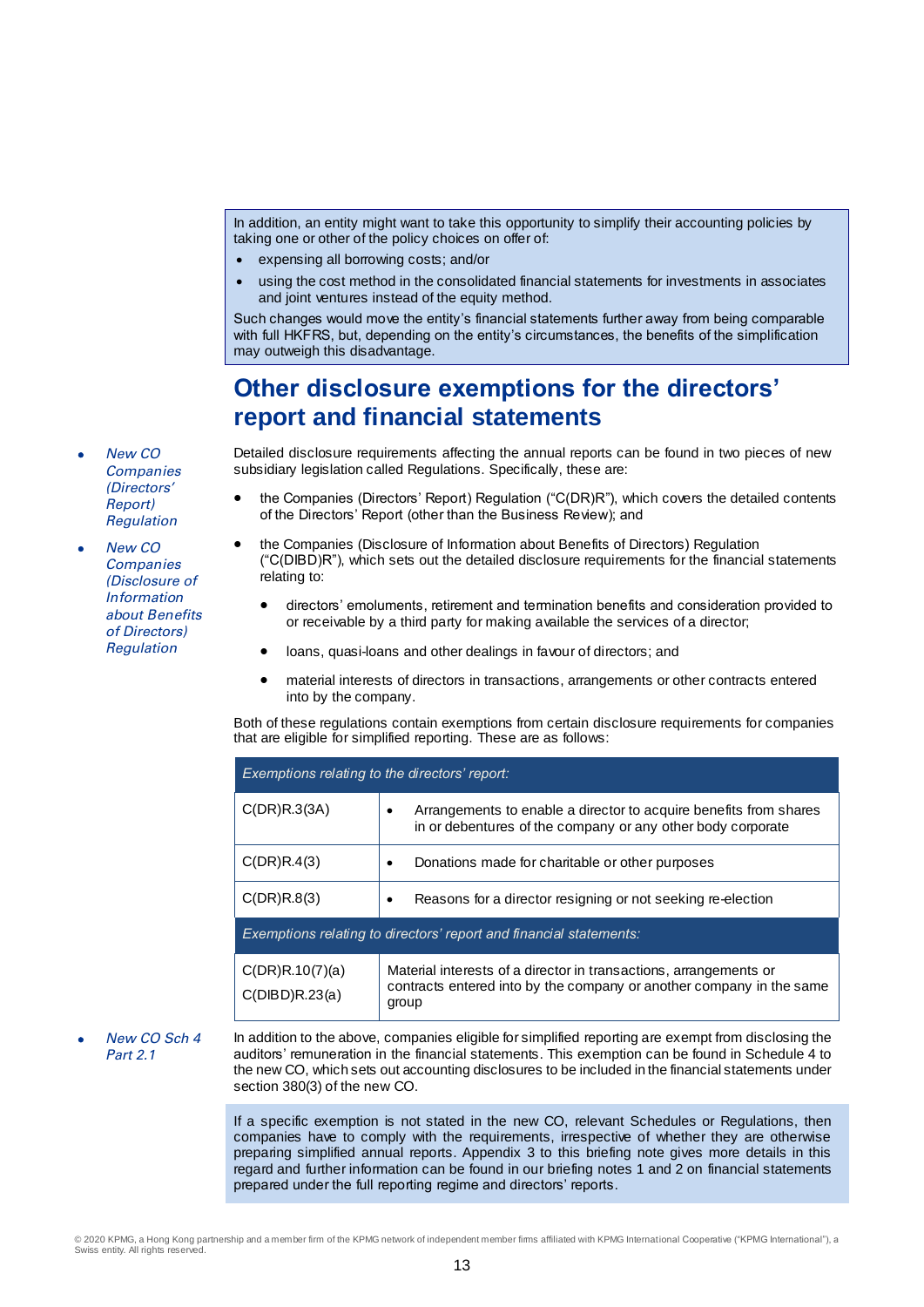# **Audit report: potential reduction in procedures**

- HKICPA Practice Note 900, para 7
- New CO s406(1)(a),407(3)

The new CO requires the auditors to express an opinion as to whether the financial statements have been properly prepared in accordance with the relevant reporting requirements. This is a "positive assurance" opinion. Consequently, auditors need to carry out a full scope audit following auditing standards and cannot, for example, only carry out a limited review.

There is therefore no difference in principle in the scope of the audit of simplified financial statements, compared to the audit of financial statements prepared under the full regime. However, in practice the extent of work required may be less, depending on the company's (or group's) facts and circumstances – for example, if the company owns investment properties and adopts the simplified reporting regime, it will not be necessary for the auditor to examine the work of an expert valuer, unless an impairment provision needs to be recognised against the cost of that property.

In terms of the actual wording of the audit report, minor changes have been made as follows which make the report more consistent with that required under the full reporting regime:

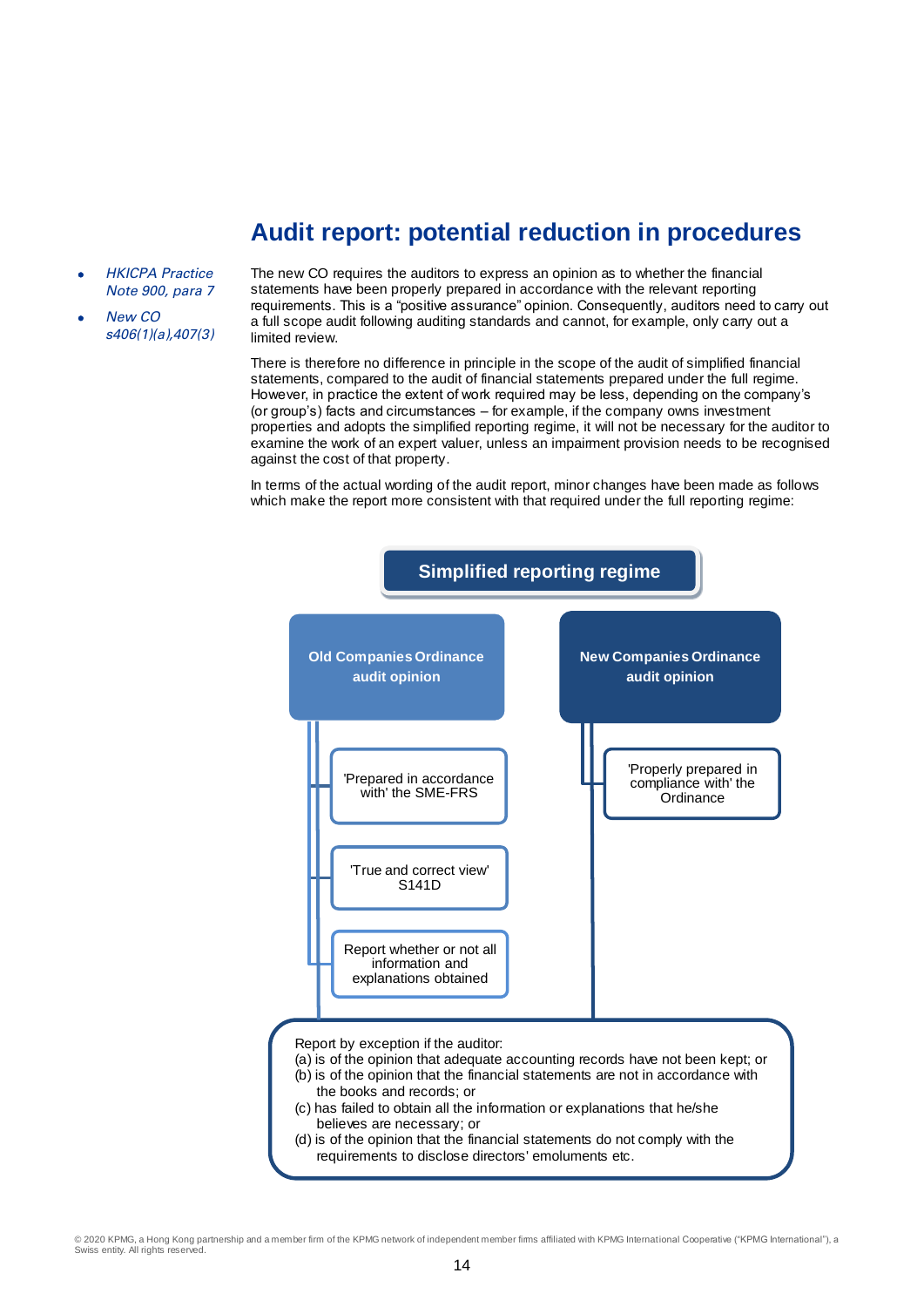In this briefing note so far we have looked at the impact of the new reporting exemption on directors' reports and financial statements. If you consider that the simplifications on offer could be of interest to any companies that you are involved with, then please read on into Appendices 1 and 2 where we take a closer look at establishing and losing eligibility, with a focus on helping you avoid likely pitfalls and misunderstandings. We also include further examples which illustrate the practical impact of the two-year grace period for gaining or losing SME status. Finally, appendix 3 includes for your reference those disclosure requirements in the new CO which need to be complied with, even if eligible for the reporting exemption.

If you would like further assistance on any of the matters discussed, please do not hesitate to talk with your usual KPMG contact.

*KPMG China's HK Companies Ordinance Briefing Notes are produced by KPMG China's Department of Professional Practice to highlight developments in the Hong Kong Companies Ordinance. The information contained herein is of a general nature and is not intended to address the circumstances of any particular individual or entity. Although we endeavour to provide accurate and timely information, there can be no guarantee that such information is accurate as of the date it is received or that it will continue to be accurate in the future. No one should act on such information without appropriate professional advice after a thorough examination of the particular situation.* 

*© 2020 KPMG, a Hong Kong partnership and a member firm of the KPMG network of independent member firms affiliated*  with KPMG International Cooperative ("KPMG International"), a Swiss entity. All rights reserved. The KPMG name and *logo are registered trademarks or trademarks of KPMG International. IFRS® is a registered Trade Mark of the IFRS Foundation and is used by KPMG under licence subject to the terms and conditions contained therein. Please contact the IFRS Foundation for details of countries where its Trade Marks are in use and/or have been registered.*

*Date of first publication: September 2013. Latest version: April 2020*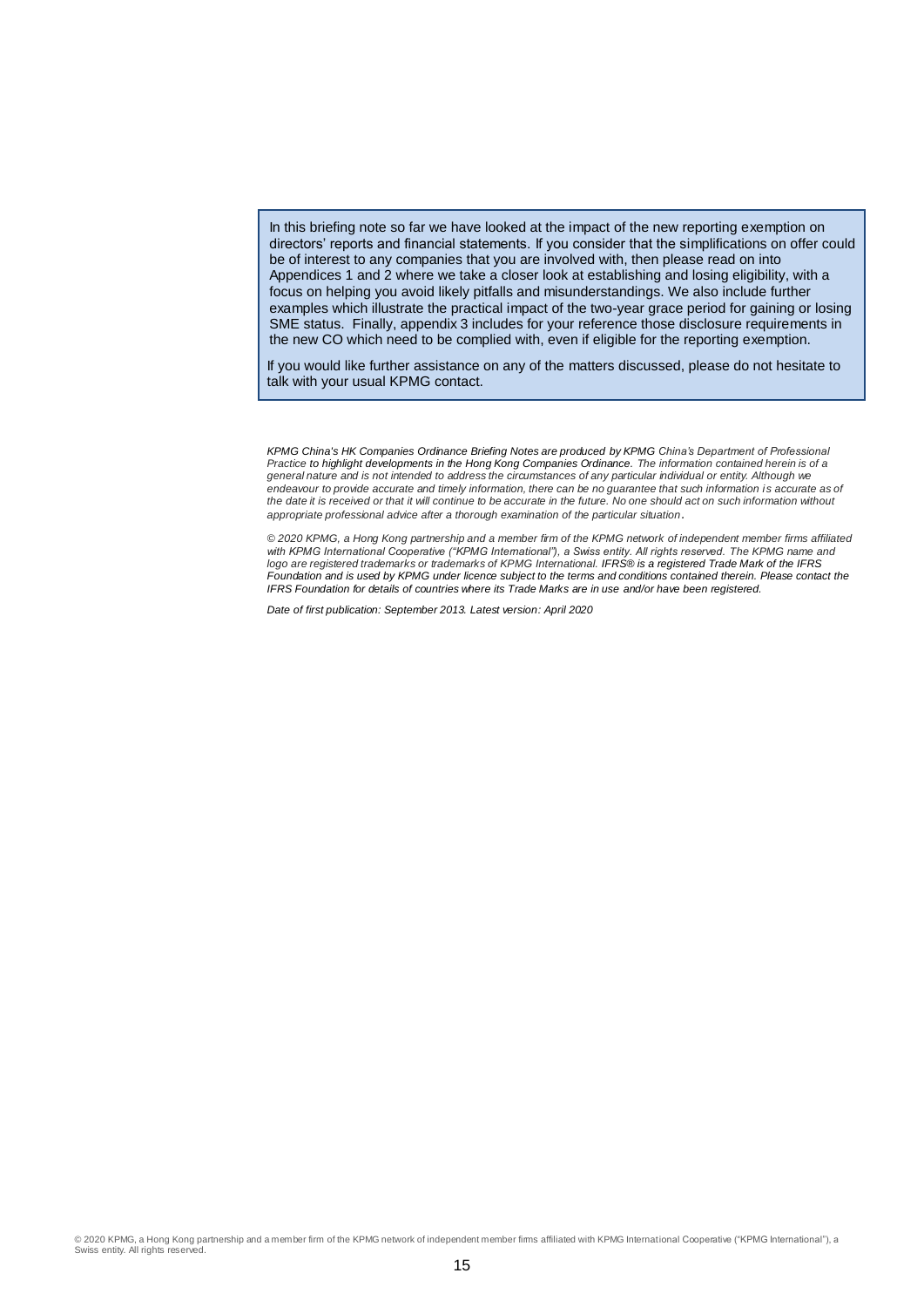# Appendix 1: Establishing eligibility for simplified reporting

#### **Cutting through the complexity …**

Most of the specific text in the new CO on the subject of the "reporting exemption" relates to determining which entities are eligible for the reporting exemption. This can be found in sections 359 to 366A of the new CO, with further detail in Schedule 3.

At least in the initial years of working within the new CO, such lengthy material provides its own challenges, as it may be hard for any company to find which sections are relevant to the company's own particular circumstances and which sections may be ignored. There are also new approaches to become familiar with such as the "two out of three" size tests, the "two year waiting period" for gaining or losing eligibility, and the "75% of all members with none objecting" shareholder approval requirement.

In this appendix we take you step-by-step through

- the types of companies and groups that could be eligible; and
- the basics of the eligibility tests.

We then take a closer look at:

- the shareholder approval requirements; and
- how the size tests amounts are calculated.

These discussions include examples to illustrate them in action. These are particularly relevant for those companies which need to prepare consolidated financial statements and/or are borderline cases for meeting the criteria, whether due to size or difficulties in obtaining sufficient shareholder support. Additional examples on gaining or losing eligibility in later years can be found in Appendix 2 to this briefing note. However, please also note that establishing eligibility is primarily a legal matter – if in doubt about any of the matters discussed in these appendices then legal advice should be sought.

## **Which types of companies and groups could be eligible?**

#### *Ineligible lines of business*

 New CO s359(4) and (5) as referred to in s359(1), (2) and (3) The reporting exemption is generally available to any private companies and companies limited by guarantee that meet the size tests and, in the case of larger private companies, obtain shareholder approval. But before we look at the detailed criteria, it is worth noting that companies that carry out certain lines of business are not allowed to adopt simplified reporting, even if they are private companies.

> Specifically, the new CO states that a company would not be eligible for the reporting exemption if at any time during the financial year it:

- a) carried out any banking business and held a valid banking licence granted under the Banking Ordinance (Cap. 155);
- b) was licensed under Part V of the Securities and Futures Ordinance (Cap. 571) to carry on a regulated business; or
- c) (i) carried on any insurance business, other than solely as an agent; or
	- (ii) accepted, by way of trade or business (other than banking business), loans of money at interest or repayable at a premium, other than on terms involving the issue of debentures or other securities.

This is very similar to the approach that was taken in section 141D of the old CO.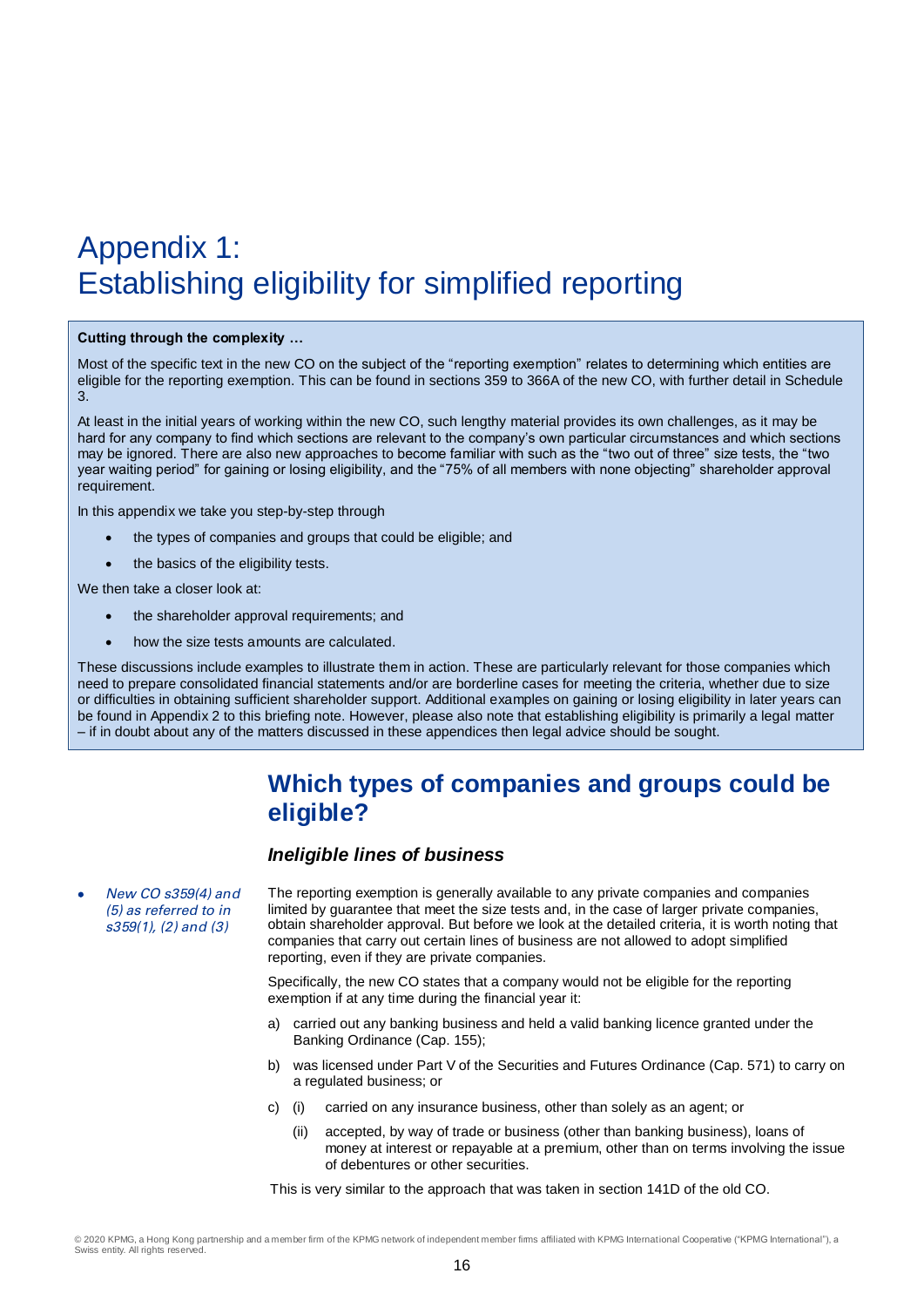These companies are not eligible for the reporting exemption in their company-level financial statements. They also prevent any group of which they are a member from preparing simplified consolidated financial statements. Instead these companies or groups must prepare financial statements which show a "true and fair view" under the full reporting regime.

The 2019 Amendment Ordinance introduced new sections which explicitly refer to a "non-Hong Kong body corporate" to make clear that the same restrictions apply whether the companies in the group are incorporated in Hong Kong or elsewhere. Specifically, if the subsidiary is incorporated outside Hong Kong, then the requirements are that the subsidiary does not carry on activities that are equivalent to those that are on the restricted list for Hong Kong incorporated companies, for example, any business that, had it been carried on in Hong Kong, would be required to be carried on under a valid banking license granted under the Banking Ordinance or a licence under Part V of the Securities and Futures Ordinance. This clarification was added by the 2019 Amendment Ordinance in a new section, s359(5)(a) and (b).

These amendments serve to create a level playing field for Hong Kong incorporated holding companies, regardless of the country of incorporation of their subsidiaries.

### *Types of non-public companies that could be eligible*

The new CO includes four different categories of non-public companies (and groups) that may be eligible to take the reporting exemption, provided that they are not involved in the ineligible lines of business discussed above:

- small guarantee companies (and groups of small guarantee companies);
- small private companies (and groups of small private companies);
- larger "eligible"\* private companies (and groups of larger "eligible" private companies); and
- private companies that would have been eligible under s141D of the previous legislation.

The 2019 Amendment Ordinance introduced a  $5<sup>th</sup>$  category of "mixed groups" i.e. groups which include both small guarantee companies and private companies. The eligibility criteria for each of these categories are looked at in turn below.

\* *The new CO simply refers to this category as "eligible" private companies – however, to distinguish this category from other categories which qualify for the exemption, we refer to this category as the "larger "eligible" private companies"*

#### *What are "companies limited by guarantee" and "private companies"?*

The definitions of "companies limited by guarantee" and "private companies" are essentially unchanged in the new legislation:

A "company" is a company formed and registered under the new CO or a former CO.

New CO  $s$ 9 **A** company is "limited by guarantee" under the new CO if:

- it does not have a share capital; and
- its articles limit the liability of its members to the amount its members undertake to contribute to the assets of the company if it is wound up.

New CO s11 The new CO states that a company is a "private company" if it is not a company limited by guarantee and its articles:

- restrict a member's right to transfer shares; and
- limit the number of its members to 50; and
- prohibit any invitation to the public to subscribe for any shares or debentures of the company.
- New CO s2
-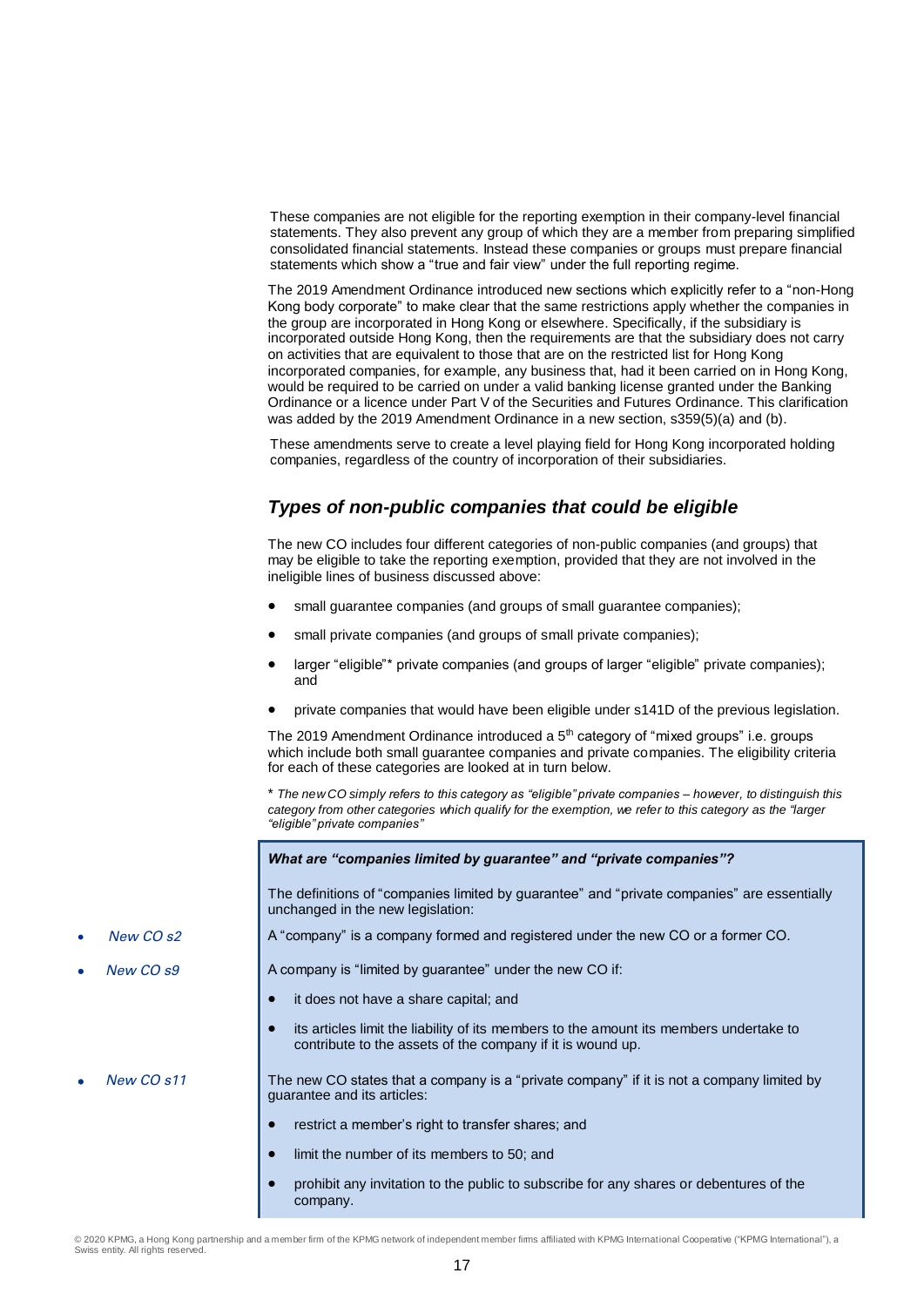|                    | former employees, who became members whilst they were employees of the company and<br>who continue to be members. Also, if two or more people own shares in a company jointly<br>they are regarded as one single member.                                                                                                                                                                         |
|--------------------|--------------------------------------------------------------------------------------------------------------------------------------------------------------------------------------------------------------------------------------------------------------------------------------------------------------------------------------------------------------------------------------------------|
| New CO s382 & s389 | It is important to note, however, that if at any time during the financial year a private company<br>breaches any of the above criteria, it is required to prepare its directors' report and financial<br>statements as if it were a public company i.e. it will no longer qualify for the reporting<br>exemption unless the Court allows otherwise. This is explicitly stated in s382 and s389. |

New CO s12 The new CO clarifies that a company is a "public company" if it is not a private company or a company limited by guarantee. Public companies are not eligible for the reporting exemption, irrespective of their size

*How do these definitions apply to non Hong Kong incorporated companies?*

 *New CO s359(5)(c), s366A(2)-(3), and s7, 10, and 12A of Sch. 3*

As mentioned above, the 2019 Amendment Ordinance introduced the definition of a "non-Hong Kong body corporate" to allow for groups which include such companies to take advantage of the reporting exemption. A non-Hong Kong body corporate is defined in section 357(1) as a body corporate incorporated outside Hong Kong.

The new CO clarifies that the term "*member"* above excludes employees of the company and

To ensure a level playing field, a holding company with non Hong Kong subsidiaries is only eligible for the reporting exemption if these companies are equivalent to private companies or companies limited by guarantee. Specifically, the amended Ordinance requires that:

- the subsidiary would not have fallen within the meaning of public company in section 12 had it been incorporated under the Hong Kong Companies Ordinance. This clarification was added by the 2019 Amendment Ordinance in a new section, s359(5)(c); and
- the subsidiary would have been qualified as a small or larger "eligible" private company, or a small guarantee company, had it been incorporated under the Hong Kong Companies Ordinance. This clarification was added by the 2019 Amendment Ordinance in a new section, s366A and in amendments to the sections in Schedule 3, which set out the various eligibility tests.

#### *Parent companies: when is it necessary to qualify as a group?*

 $\overline{a}$ 

New CO s359 Section 359(1) of the new CO sets out criteria which, if met by a company, entitles that company to take advantage of the reporting exemption. Section 359(2) states that a company "also" falls within the reporting exemption if it is a holding company and the group of companies qualifies as a group.

> There is no clear link stated in the new CO between these requirements and section 379, which sets out which holding companies must prepare consolidated financial statements. However, it would seem reasonable to assume that a correlation is intended<sup>2</sup> i.e. that if a holding company is required to prepare consolidated financial statements, then the group needs to qualify for the exemption under section 359(2) before it can prepare simplified consolidated financial statements; whereas if the holding company does not need to prepare consolidated financial statements, then it may qualify for the simplified reporting as a standalone company under section 359(1).

This assumed correlation can be summarised in the following decision tree:

<sup>2</sup> This position has been confirmed by the HKICPA in question D6 of its **FAQs on financial reporting issues relating to the new Companies** [Ordinance \(Cap. 622\) \("new CO"\) \(other than those relating to transition from the predecessor Ordinance \(Cap. 32\)\)](https://www.hkicpa.org.hk/en/Tools/FAQ/Standards/New-Companies-Ordinance/CO-rewrite---non-transitional-QA) which is found on its webpage.

<sup>© 2020</sup> KPMG, a Hong Kong partnership and a member firm of the KPMG network of independent member firms affiliated with KPMG International Cooperative ("KPMG International"), a  $w$ iss entity. All rights reserved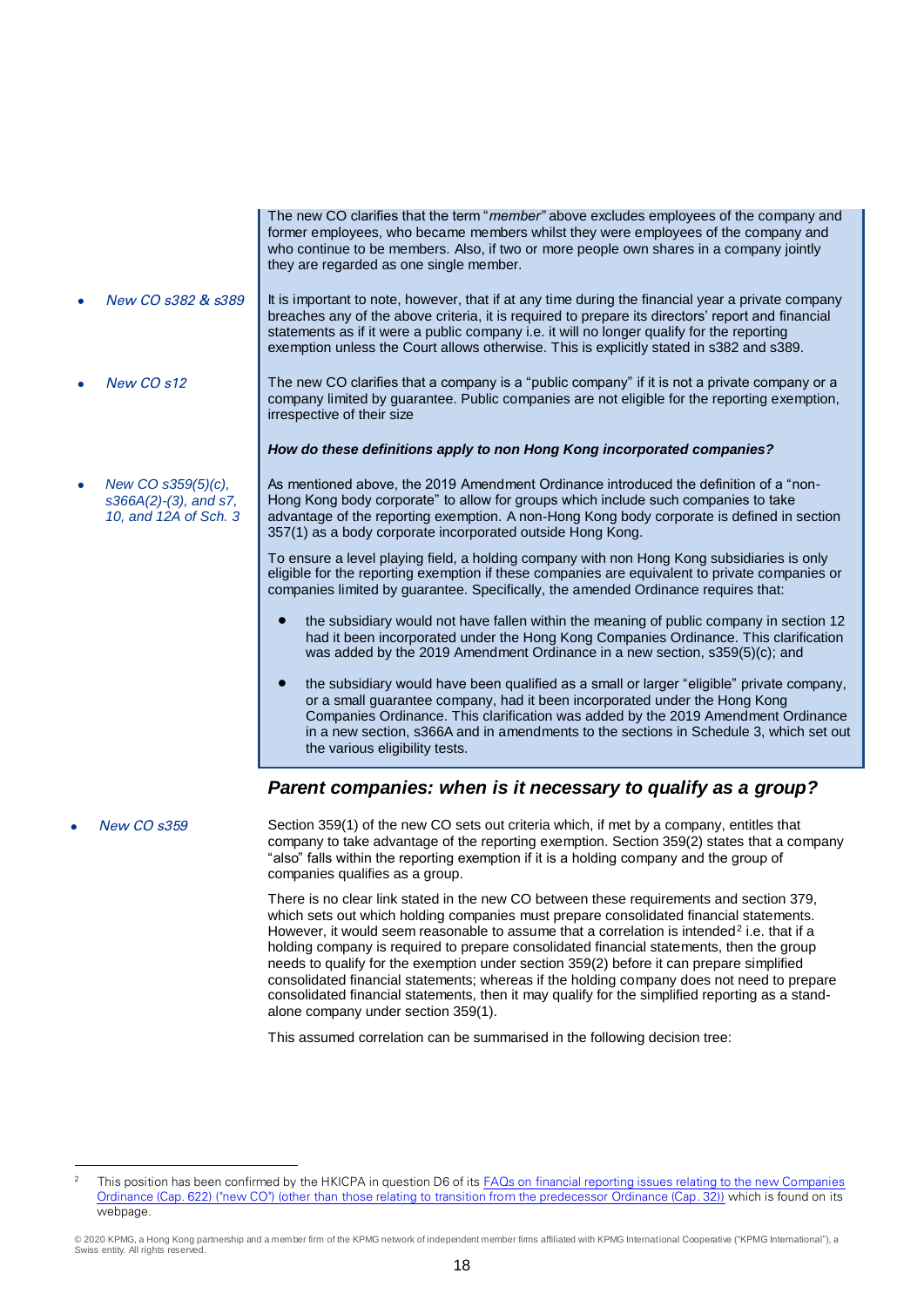

- \* *The answer to this question primarily depends on the size of the companies, and, in the case of larger "eligible" companies, obtaining sufficient shareholder approval. But regardless of their size, the answer to this question would always be "no" if the group contains ANY of the following:*
	- *i. public companies as defined in s12; or*
	- *ii. companies which engage in types of business set out in s359(4) or (5).*
- *\*\* Even if the company is not eligible for the reporting exemption, it may still be exempt from preparing a business review under s388(3)(b) or (c). See page 7 of this Briefing Note for further details*
- New CO s379(2) The rules on exemption from producing consolidated financial statements in the new CO are the same for holding companies whether or not they opt for simplified reporting. The rules are that a parent must prepare consolidated financial statements unless the parent is:
- 

 $(c)$ 

- New CO  $s379(3)(a)$   $\bullet$  a wholly owned subsidiary of another body corporate (this exemption is carried forward from the old CO); or
- New CO s379(3)(b) and a partially owned subsidiary of a body corporate which has obtained either negative or positive consent from its shareholders in a way that satisfies either s379(3)(b) or s379(3)(c):
	- negative consent is sufficient if at least 6 months before the end of the financial year, the directors write to the members to notify them that they do not intend to prepare consolidated financial statements for this financial year and up until 3 months before the end of the financial year, no member has written to the company asking the company to prepare consolidated financial statements;
	- positive consent is sufficient if it is given in writing by all shareholders before the end of the financial year. This second method of obtaining consent was introduced by the 2019 Amendment Ordinance and provides relief if the directors missed the 6 month deadline for negative consent.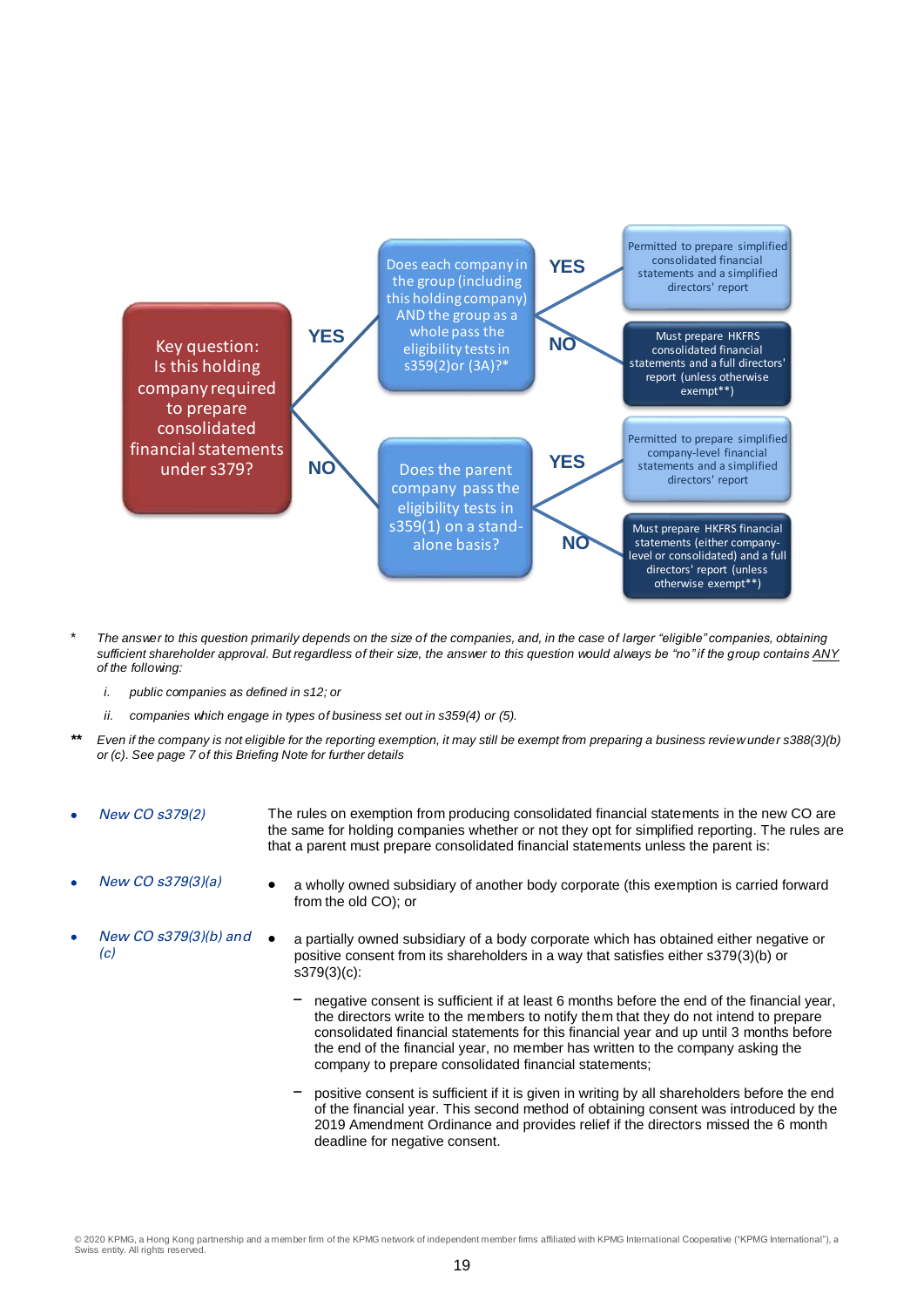#### **Planning ahead by a partially owned subsidiary that does not want to produce consolidated accounts**

Section 379(3) is explicit that a partially owned holding company will have to obtain the negative or positive consent from the members each year to gain the exemption from producing consolidated financial statements. It cannot put in place a notification intended to cover multiple years or "until further notice".

Furthermore, thinking about this matter cannot wait until the financial year has come to an end and the company begins to draw up the annual financial statements.

One practical way to satisfy these requirements on a recurring basis would be to include each year the current year notification in the notice relating to the Annual General Meeting (AGM), provided that this notice is sent out in the first half of the year.

For example, if a company does not wish to prepare consolidated financial statements for the year ended 31 December 2020, it would need to notify the shareholders before 30 June 2020. This could be done by including the matter in the notice of the 2020 AGM called to approve the 2019 financial statements, provided that this notice is sent before 30 June 2020.

# **Eligibility tests: the basics**

New CO s359 After a company has determined whether or not it will have to produce consolidated financial statements, the next step is to consider if the company, or the group (if preparing consolidated financial statements), is eligible for simplified reporting.

> The following table summarises the tests for the four categories – we then look more closely at each of these in turn, followed by more detail on how the amounts should be calculated and for which years the tests must be satisfied. The examples take as a given that none of the companies in the groups illustrated are involved in the ineligible public interest activities listed in s359(4) or (5).

|                         | <b>Small</b><br>guarantee<br>company<br>/group1 | <b>Small</b><br>private<br>company<br>/group <sup>1</sup> | Larger<br>("eligible")<br>private<br>company<br>/group <sup>1</sup> | <b>Private</b><br>companies that<br>would have<br>been eligible<br>under s141D <sup>3</sup> |
|-------------------------|-------------------------------------------------|-----------------------------------------------------------|---------------------------------------------------------------------|---------------------------------------------------------------------------------------------|
| Annual<br>revenue       | ≤ \$25m                                         | ≤ \$100 $m^2$                                             | ≤ \$200 $m^2$                                                       | No limit                                                                                    |
| Total assets            | No limit                                        | ≤ \$100 $m^2$                                             | ≤ \$200 $m^2$                                                       | No limit                                                                                    |
| Average<br>employees    | No limit                                        | ≤ 100 <sup>2</sup>                                        | $\leq 100^2$                                                        | No limit                                                                                    |
| Shareholder<br>approval | Not required                                    | Not required                                              | At least 75%<br>of members<br>approve and<br>none object            | 100% of members<br>approve                                                                  |

*1 In groups, the tests must be met for each company in the group and for the group as a whole. See below for further details.*

- *2 Must meet 2 out of these 3 criteria to qualify as "small" or "eligible"*
- *3 "Private companies that would have been eligible under s141D": these are private companies that do not have subsidiaries and are not a subsidiary of another company*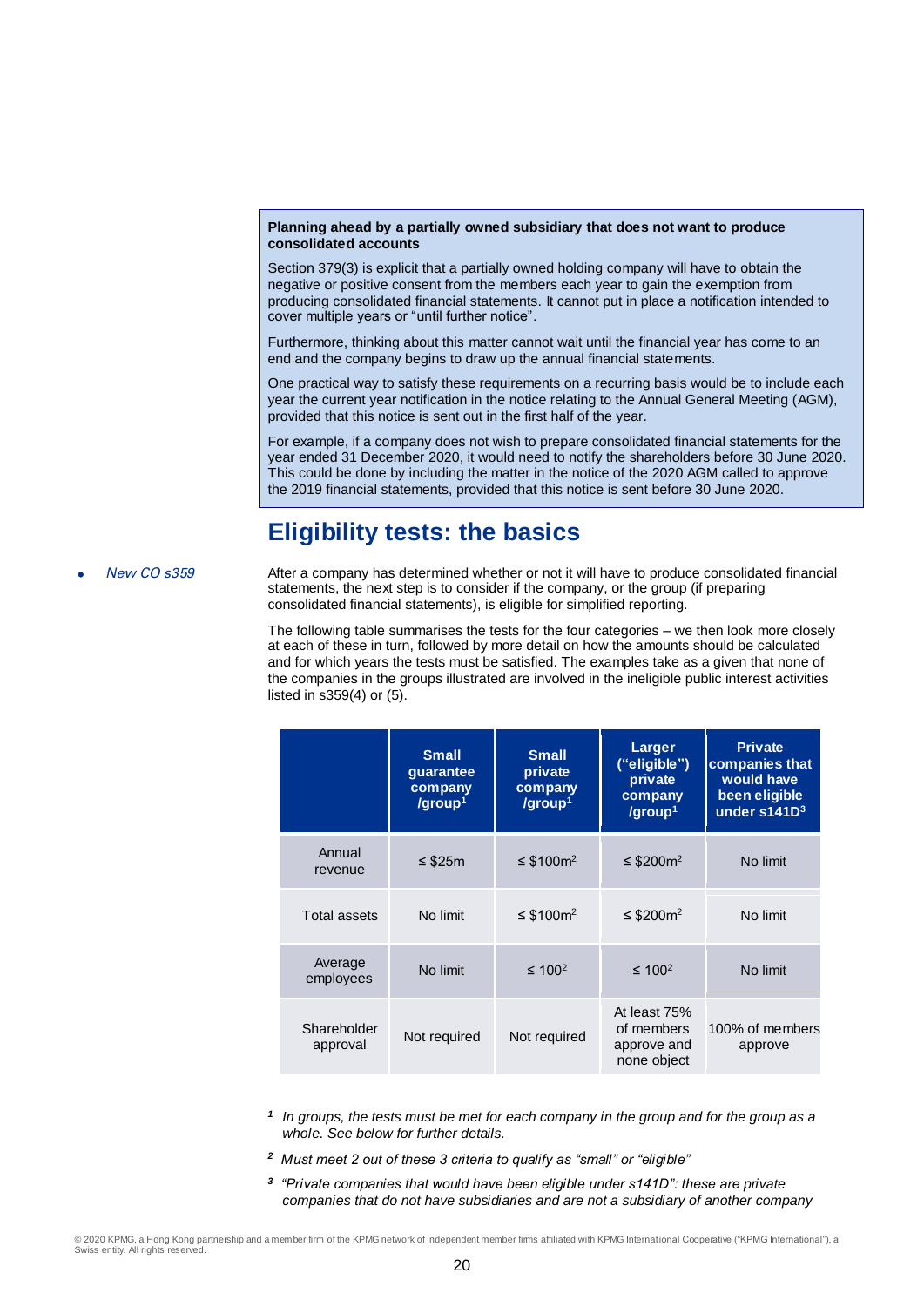#### *Small guarantee company (or a group whose holding company is a small guarantee company)*

- New CO Sch 3.1(5),(6) The only monetary test that a guarantee company has to pass is that total annual revenue in the company's annual financial statements must not exceed \$25 million.
- New CO Sch 3.1(7), (12A), (13),(14) If the company limited by guarantee is required to prepare consolidated financial statements then it may pass this test either as a group of small guarantee companies or as a "mixed group" under the new sections 359(3A) and 366A introduced by the 2019 Amendment Ordinance. Specifically, to qualify as a group:
	- the holding company must qualify as a small guarantee company on a stand-alone basis;
	- each subsidiary in the group must qualify either as a small guarantee company or, if the subsidiary is a private company, then it must qualify as a small private company or a larger "eligible" company under the tests applicable to private companies; and
	- the aggregate annual revenue of the group as a whole must not exceed \$25 million.

If a small guarantee company (or group) meets the revenue test it does not need shareholder approval to adopt simplified reporting.

#### *Small private company (or a group whose holding company is a small private company)*

- New CO Sch 3.1(1),(2) To be eligible for simplified reporting, a small private company must not exceed 2 out of the 3 tests of: annual revenue (\$100 million), total assets (\$100 million) and average employees (100).
- New CO Sch 3.1(7),(8),(9) If the private company is required to prepare consolidated financial statements then it may pass this test either as a group of small private companies, or as a "mixed group" under the new sections 359(3A) and 366A introduced by the 2019 Amendment Ordinance. Specifically, to qualify for simplified reporting as a group:
	- the holding company must qualify as a small private company on a stand-alone basis
	- each subsidiary in the group must qualify as a small private company or as a small guarantee company; and
	- the aggregate amounts for the group in total must not exceed 2 out of 3 of the small size tests.

If a small private company (or group) meets at least 2 out of 3 of the tests it does not need shareholder approval to adopt simplified reporting.

#### *Larger "eligible" private company (or group whose parent is a larger "eligible" private company)*

If a private company does not meet the small private company tests, it may still be eligible for simplified reporting as a larger "eligible" private companies, provided it meets the larger size criteria and has also obtained sufficient shareholder approval.

- New CO Sch 3.1(3),(4) Specifically, larger "eligible" private companies must not exceed 2 out of the 3 tests of: annual revenue (\$200 million), total assets (\$200 million) and average employees (100) to be eligible for simplified reporting.
- New CO Sch 3.1(10),(11),(12) If the private company is required to prepare consolidated financial statements then it may pass this test either as a group of larger "eligible" private companies, or as a "mixed group"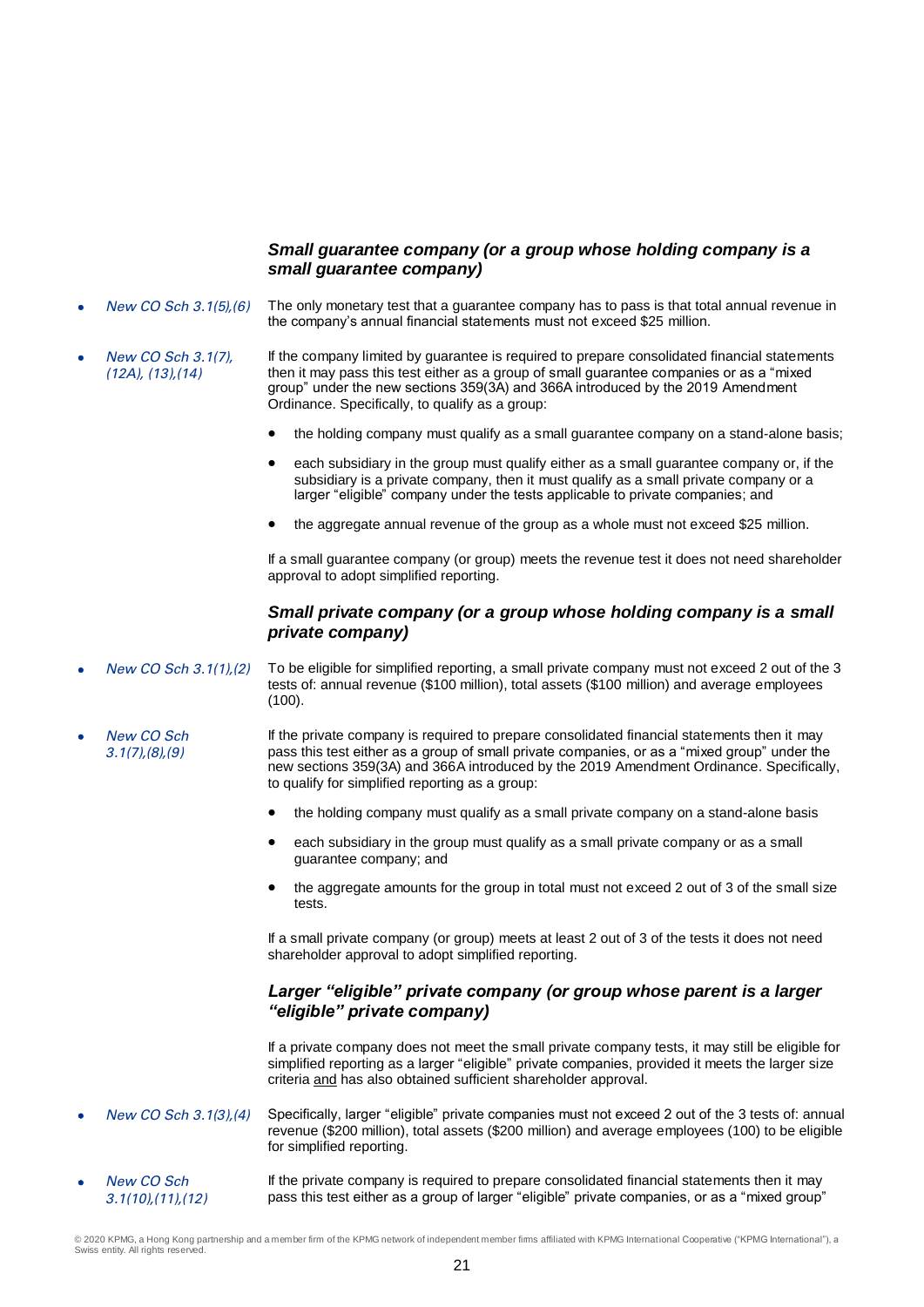under the new sections 359(3A) and 366A introduced by the 2019 Amendment Ordinance. Specifically, to qualify for simplified reporting as a group:

- the holding company must qualify as either a small private company or a larger "eligible" private company
- each subsidiary in the group must qualify as either a small private company, a larger "eligible" private company or a small guarantee company; and
- the aggregate amounts for the group in total must not exceed 2 out of 3 of the larger "eligible" tests.

In terms of shareholder approval, the rules for this exemption are complex and may cause practical problems. We discuss them in more detail below.

#### *Private companies that would have been eligible under s141D of the previous legislation*

- New CO  $s359(1)(b)$  The new CO brings forward the rules in the previous ordinance which allowed a private company of any size to adopt simplified reporting if:
	- it does not have a subsidiary and is not a subsidiary of another Hong Kong incorporated company; and
	- 100% of the members agree in writing that the company will adopt simplified reporting for that financial year.

#### **Practical issue – private companies that would have been eligible under s141D**

The requirements on shareholder approval for this exemption are more demanding than those for shareholder approval for the larger "eligible" category. So in practice, we would expect that only a company which exceeded the size tests for a larger "eligible" private company would try to take this exemption.

# **A closer look at "shareholder approval"**

#### *Shareholder approval for a larger "eligible" private company or a larger "eligible" group*

New CO s360 As mentioned above, as well as not exceeding the size limits, a larger "eligible" private company, including the holding company of a larger "eligible" group needs to obtain shareholder approval to gain exemption. Specifically, to gain exemption for a larger "eligible" private company, the members holding at least 75% of the voting rights must pass a resolution at a general meeting that the company is to fall within the reporting exemption for the financial year, with none objecting.

This is an area to consider carefully as the rules are quite complex and demanding:

- The 75% vote is calculated as a percentage of all the voting rights held by the company's shareholders, not simply as a percentage of the shareholders who attend and vote at the general meeting.
- The vote is defeated if any shareholder votes against the resolution either at the meeting or at any time by giving notice in writing to the company, provided that the written notice is given at least 6 months before the end of the financial year to which the objection relates.

The example below illustrates the Schedule 3 size tests and the shareholder approval requirements applicable when a large "eligible" private group wishes to adopt simplified reporting.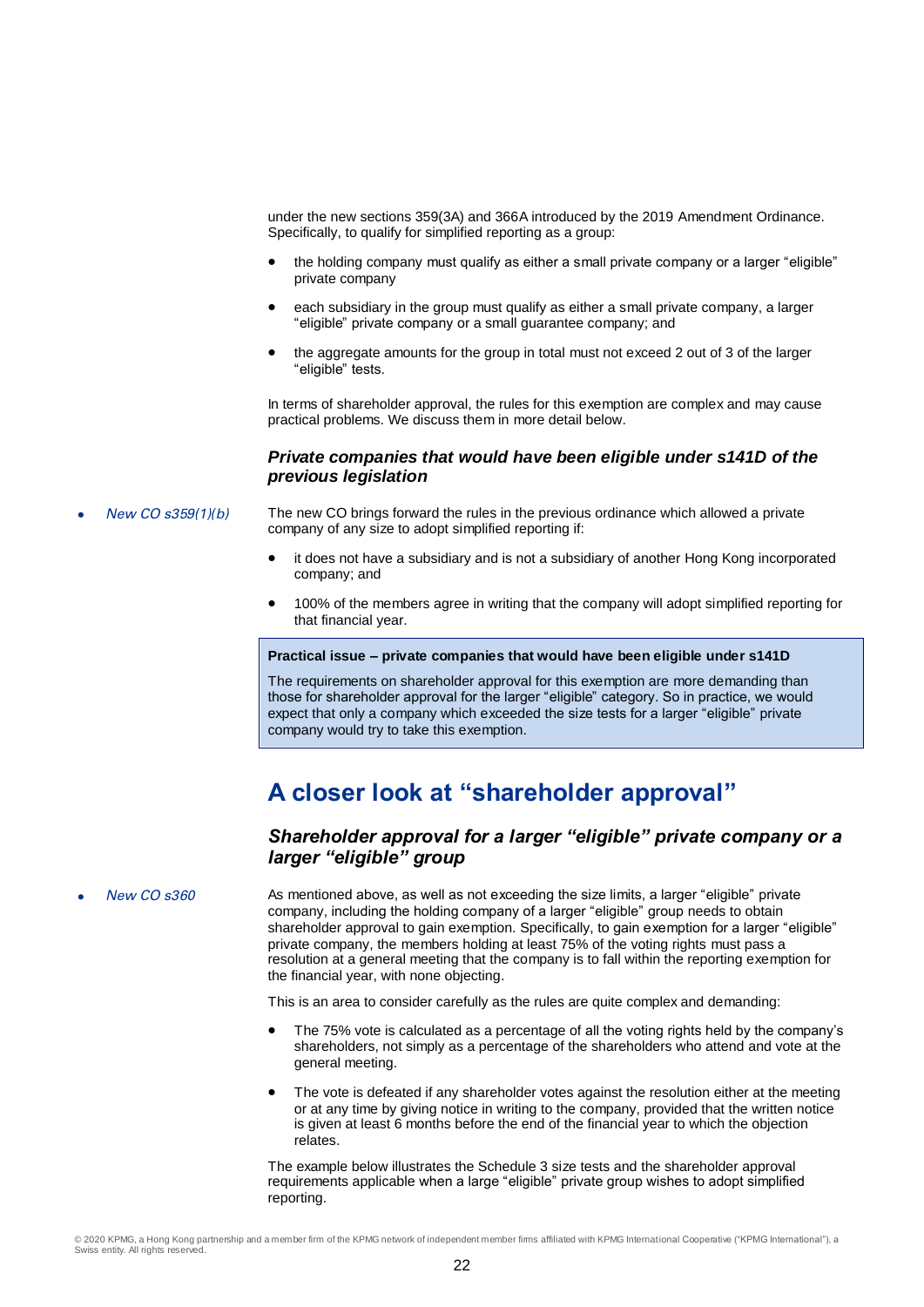#### **Example 1 – Which shareholders need to approve before a larger "eligible" group can adopt simplified reporting?**

P Ltd has 2 subsidiaries, X Ltd and Y Ltd. All companies in the group are private companies. P Ltd owns 80% of X Ltd and 70% of Y Ltd.

P Ltd has determined that it will need to prepare consolidated financial statements and is testing to determine whether the group meets the criteria for simplified reporting.

The relevant amounts for each group company (on a stand-alone basis) and for the consolidated P Ltd Group (after excluding revenue, unrealized profits and receivables arising from intra-group transactions) are as follows:

|                   | P Ltd | X Ltd  | Y Ltd | Consolidated<br>P Group |
|-------------------|-------|--------|-------|-------------------------|
| Annual revenue    | \$90m | \$110m | \$30m | \$210m                  |
| Total assets      | \$60m | \$140m | \$10m | \$150                   |
| Average employees | 40    | 10     | 10    | 60                      |

#### **Analysis of the above data:**

Do the revenue, assets and employees of each company (and the group in aggregate) fall within the small private company limits?

|                     | P Ltd | X Ltd             | Y Ltd                    | <b>Consolidated</b><br>P Group |
|---------------------|-------|-------------------|--------------------------|--------------------------------|
| Annual revenue      |       | X                 |                          | x                              |
| <b>Total assets</b> |       | X                 |                          | X                              |
| Average employees   |       | $\mathbf{\hat{}}$ | $\overline{\phantom{a}}$ |                                |

On the basis of the above, does each company (and the group) pass 2 out of 3 of the small company tests and qualify as a small private company (or group)?

|                         | P Ltd      | X Ltd | Y Ltd | Consolidated<br>P Group |
|-------------------------|------------|-------|-------|-------------------------|
| Within the small tests? | <b>Yes</b> | No    | Yes   | No                      |

As X Ltd and the P group do not pass the small tests, the next step is to see if they pass 2 out of 3 of the larger "eligible" tests:

|                          | P Ltd          | X Ltd | Y Ltd                    | Consolidated<br>P Group |
|--------------------------|----------------|-------|--------------------------|-------------------------|
| Within the larger tests? | $\blacksquare$ | Yes   | $\overline{\phantom{0}}$ | Yes                     |

As P Group only qualifies under the larger "eligible" size tests, at least 75% of **all** the shareholders of P Ltd must approve P Ltd adopting simplified reporting in its consolidated accounts at a general meeting (with none objecting) before P Ltd can prepare simplified consolidated financial statements.

*NB As a result of the 2019 Amendment Ordinance, it is no longer necessary for P Ltd to ensure that the shareholders of X Ltd also pass a resolution, for the purposes of P Ltd's own reporting. However, if X Ltd wishes to prepare a simplified annual report to satisfy its own reporting obligations then it will still need to obtain approval from its own shareholders i.e. from P Ltd and any of its non-controlling shareholders.*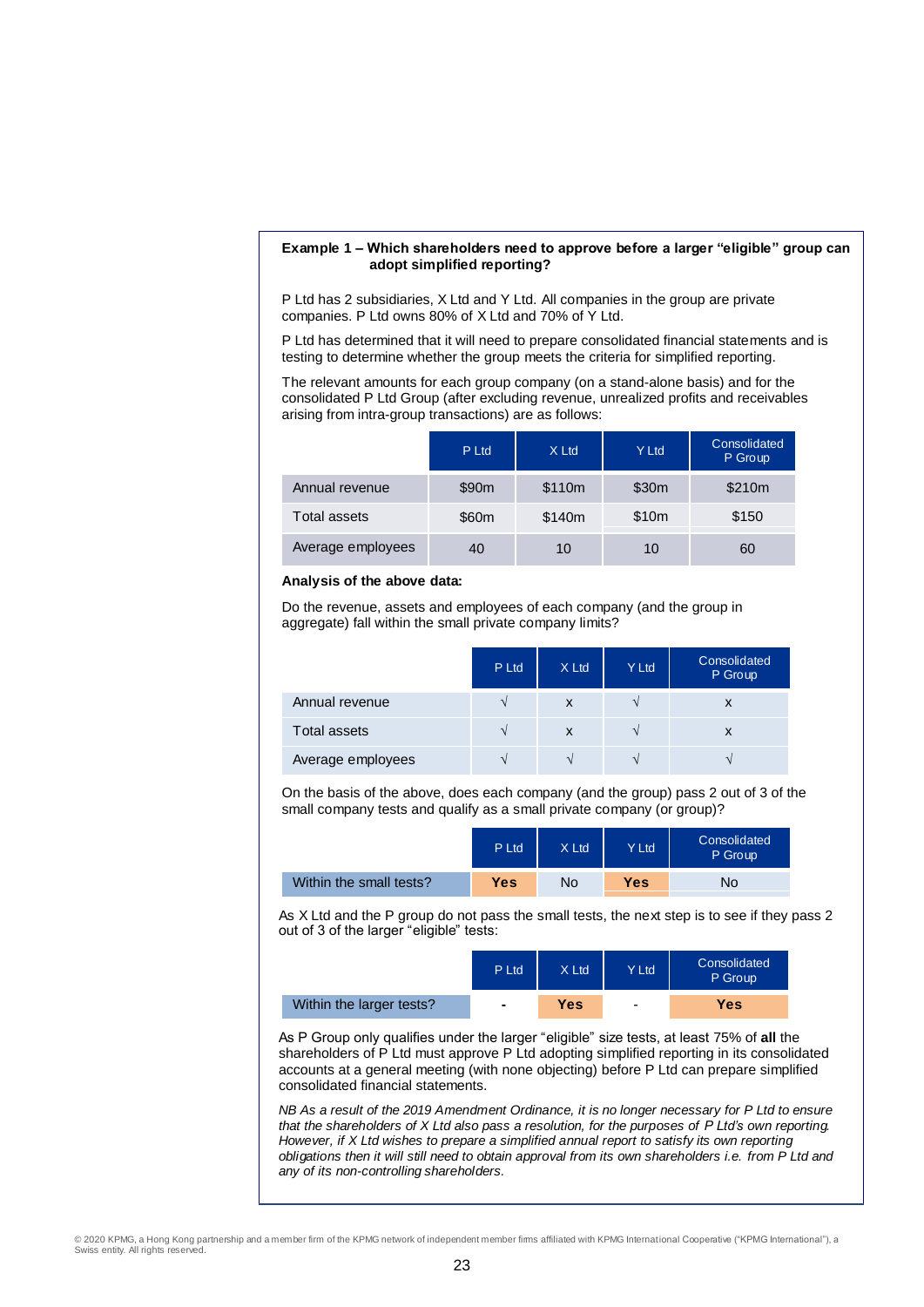#### **Practical issues to consider if a company wishes to take the larger "eligible" private company / group exemption**:

It is clear that for some companies obtaining shareholder approval may be quite challenging.

#### *Expanding small companies or groups may need to prepare for a shareholder vote*

A company, which thinks it or its group is likely to exceed the small company limits in the near future, should start to consider the implications if it wants to continue adopting the simplified regime as a larger "eligible" company (or group). This would include making preparations for a shareholder meeting and vote. We discuss how long it would take to lose small company (or group) status in appendix 2 to this briefing note.

#### **"***Special notice"*

New CO s360(5),578

New CO

s360(1)(b),(2)(a)(ii),  $(b)(ii), (c)(ii)$ 

Special notice is required for the resolutions above. The requirements in the new CO concerning "special notice" are as follows:

- anyone wishing to move a resolution requiring special notice must give the company at least 28 days' notice;
- if practicable, the company should give its members notice of the resolution at the same time as it gives notice of the meeting; or
- if not practicable, the company must give its members at least 14 days' notice before the meeting.

#### *Time limits for votes and shareholder opposition*

There does not appear to be a time limit specifically set for obtaining the shareholder resolution in respect of any given year. However, the resolution will fail at a general meeting if any shareholder votes against the resolution to adopt simplified reporting. Also, even if the resolution is passed at a general meeting, it will still not be valid if any shareholder objects in writing at least 6 months before the end of the financial year.

This means that a larger "eligible" company will not have certainty about their ability to adopt the SME reporting exemption until the later of a successful shareholder vote and a date 6 months before the end of the financial year in question. It follows that if a larger "eligible" company (or group) attempts to pass a resolution to adopt simplified reporting for more than one year, it needs to be aware that the objection period will remain open for future years.

#### *Shareholder apathy*

To obtain the exemptions, the vote must be passed by 75% of **all** shareholders, not just the shareholders attending the meeting. So if less than 75% of shareholder votes are cast at the general meeting, the resolution will fail.

#### *Shareholder notification for excluding a subsidiary under the SME-FRS*

 SME-FRS 19.3 Paragraph 19.3 of the SME-FRS sets out procedures that must be followed when the directors wish to exclude a subsidiary from consolidation on the grounds of expense and delay out of proportion to the value to the members of the company. These relate to notifying the members about the directors' proposal and giving the members an opportunity to object.

> These procedures are aligned with the new CO requirements in respect of obtaining shareholder approval. Specifically:

 If an entity needs to obtain shareholder approval as a larger "eligible" company, then the notification from the directors must be included as part of the notice to obtain the necessary shareholder approvals required to qualify for the reporting exemption and must be subject to the same approval and objection processes as apply to that approval.

 In all other cases (i.e. for the smaller private companies) the notification needs to be sent before the date of approval of the financial statements and the members must be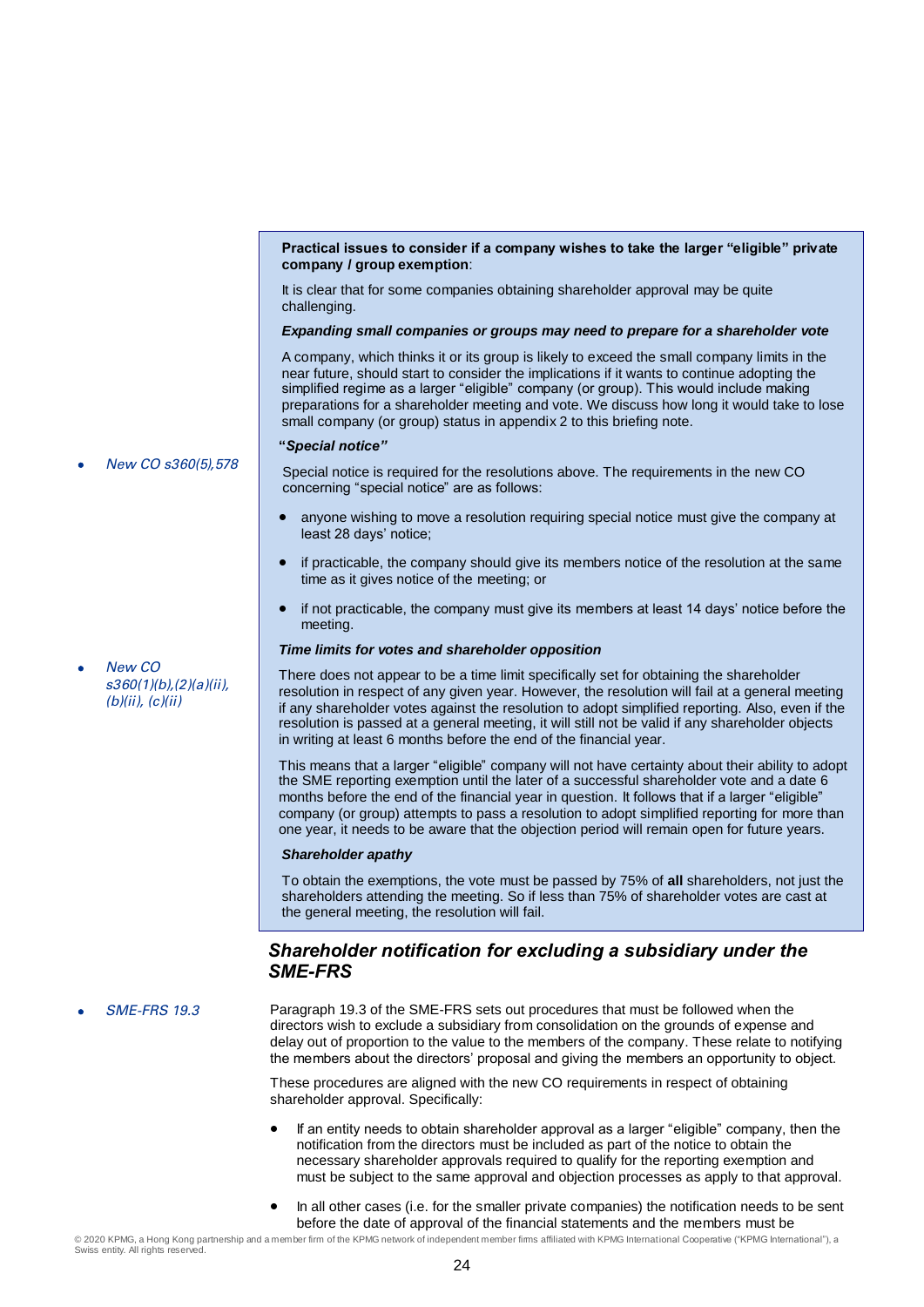allowed at least one month to object, unless all the members confirm that such a period is not necessary.

#### *Shareholder approval for a private company that would have been eligible under s141D*

New CO s359(1)(b)(iii) As in the previous Ordinance, to meet the requirements for this category, 100% of the members of the company must agree, in writing, that the company will follow simplified reporting for the financial year. Section 359(1)(b)(iii) explicitly states that the members can give their approval for one year only, which means that a company must obtain the written approval from 100% members for **each year** that they wish to take the exemption under this category.

# **How are the size test amounts calculated?**

#### *Which accounting standard should be followed?*

New CO Sch 3.1 When deciding if a company (or group) meets the SME limits in Schedule 3, total revenue and total assets generally must be calculated assuming the company (or group) qualifies for simplified reporting. This means that accounting policies and requirements of the SME-FRS should be used rather than full HKFRS. This approach of using the SME-FRS numbers also appears to apply when testing whether a company (or group) has lost SME status as the figures should be calculated "*as reflected in the company's annual financial statements"*  which would have been prepared under the SME-FRS.

#### **Practical issues – when testing whether a company (or group) has gained SME status**

Although the CO requires the tests to be carried out with reference to the SME-FRS requirements, in practice a short-cut would be to consider whether the current HKFRS numbers would fall within the size tests. This is because generally the only impact on the tests of adopting the SME-FRS policies, if any, will be to reduce the amounts of total assets. For example:

- under the SME-FRS, PPE, investment properties and financial instruments would be measured at cost (less impairment) whereas under HKFRS they may be carried at a higher fair value; and
- under the SME-FRS deferred tax assets must be removed from the statement of financial position.

Only if the company (or group) fails to meet the total assets size test using the existing HKFRS numbers, would it be necessary for that entity to consider whether it could pass the test by re-stating any assets at a lower amount under the SME-FRS.

Further details on the key differences between HKFRS and SME-FRS accounting policies are summarised on pages 9-12.

#### *How are total revenue and total assets calculated for a company within a group and for the group in aggregate?*

New CO Sch 3.1

New CO Sch 3.2(2)

- When deciding if a group meets the size tests, Schedule 3 states that:
	- (a) each company in a group must be tested using the amounts in its stand-alone company annual financial statements (i.e. before eliminating any inter-group transactions); but
	- (b) when testing the group as a whole, the amount of the group's total revenue and total assets is calculated on the basis that all set-offs and other adjustments for transactions between group companies have been made.

This is illustrated in Example 1 on page 23.

© 2020 KPMG, a Hong Kong partnership and a member firm of the KPMG network of independent member firms affiliated with KPMG International Cooperative ("KPMG International"), a Swiss entity. All rights reserved.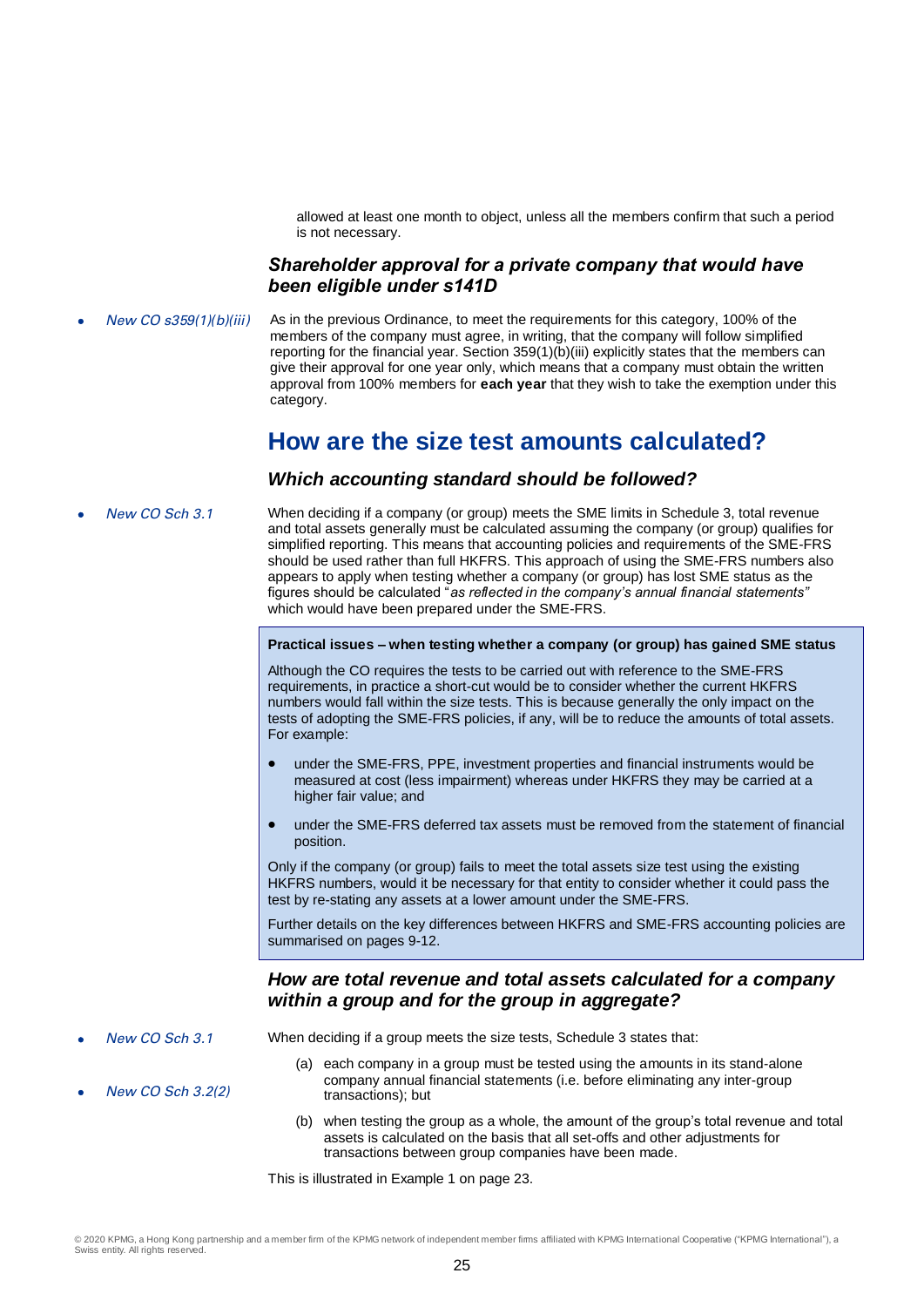#### *Practical issues*

#### *Impact of using stand-alone company annual financial statement figures for testing an individual company in the group*

If there are significant trading or other transactions between the companies in the group, the individual company figures may include sizable amounts of revenue, unrealized profits and inter-company receivables that would be eliminated on consolidation.

This raises the possibility that an individual group company may exceed the limits on revenue or total assets due to intra-group transactions, and thereby prevent the group from adopting the simplified reporting exemption, even though the group in total (based on the consolidated figures) would have passed the size tests.

Ways to avoid such a pitfall might include using a branch structure, rather than separate legal entities, structuring intra-group transactions on an agency basis and/or settling significant intra-group balances prior to the year end. However, a careful analysis of potential real-world consequences would be advisable before deciding whether to adopt such strategies, including considering tax implications such as transfer pricing issues and regulatory requirements. Making such changes simply in order to be eligible for simplified financial reporting may not be worth the effort or potential downsides.

#### *What if the directors plan to exclude a subsidiary from consolidation on the grounds of "undue expense and delay" under paragraph 19.3 of the SME-FRS? How does this affect the size tests?*

The Companies Registry has confirmed in its published guidance that all subsidiaries should be taken into account when testing a group's eligibility for the reporting exemption, irrespective of whether the directors believe they will satisfy the requirements of paragraph 19.3 of the SME-FRS in respect of excluding one or more of them from the consolidation. This means that, when assessing the eligibility of the group for the reporting exemption, all of the group's subsidiaries' external revenue, total assets and employees should be included in the group totals for the purposes of the relevant size tests.

This guidance can be found on the Companies Registry's website, in the "Accounts and [Audit"](https://www.cr.gov.hk/en/faq/companies-ordinance/co-account-audit.htm) section of its frequently asked questions on the Companies Ordinance and is currently question 10.

#### *Accounting periods shorter or longer than one year*

New CO Sch 3.2(1) Schedule 3 states that if a reporting period is shorter or longer than a year, total annual revenue for the purposes of the size tests is calculated on a pro-rata basis.

| <b>Examples</b>            | <b>Company A</b>               | <b>Company B</b>           |  |  |
|----------------------------|--------------------------------|----------------------------|--|--|
| Length of financial period | 11 months                      | 15 months                  |  |  |
| Revenue in that period     | \$95 million                   | \$120 million              |  |  |
| Pro rata for size test     | $12/11 \times $95m = $103.64m$ | $12/15 \times $120 = $96m$ |  |  |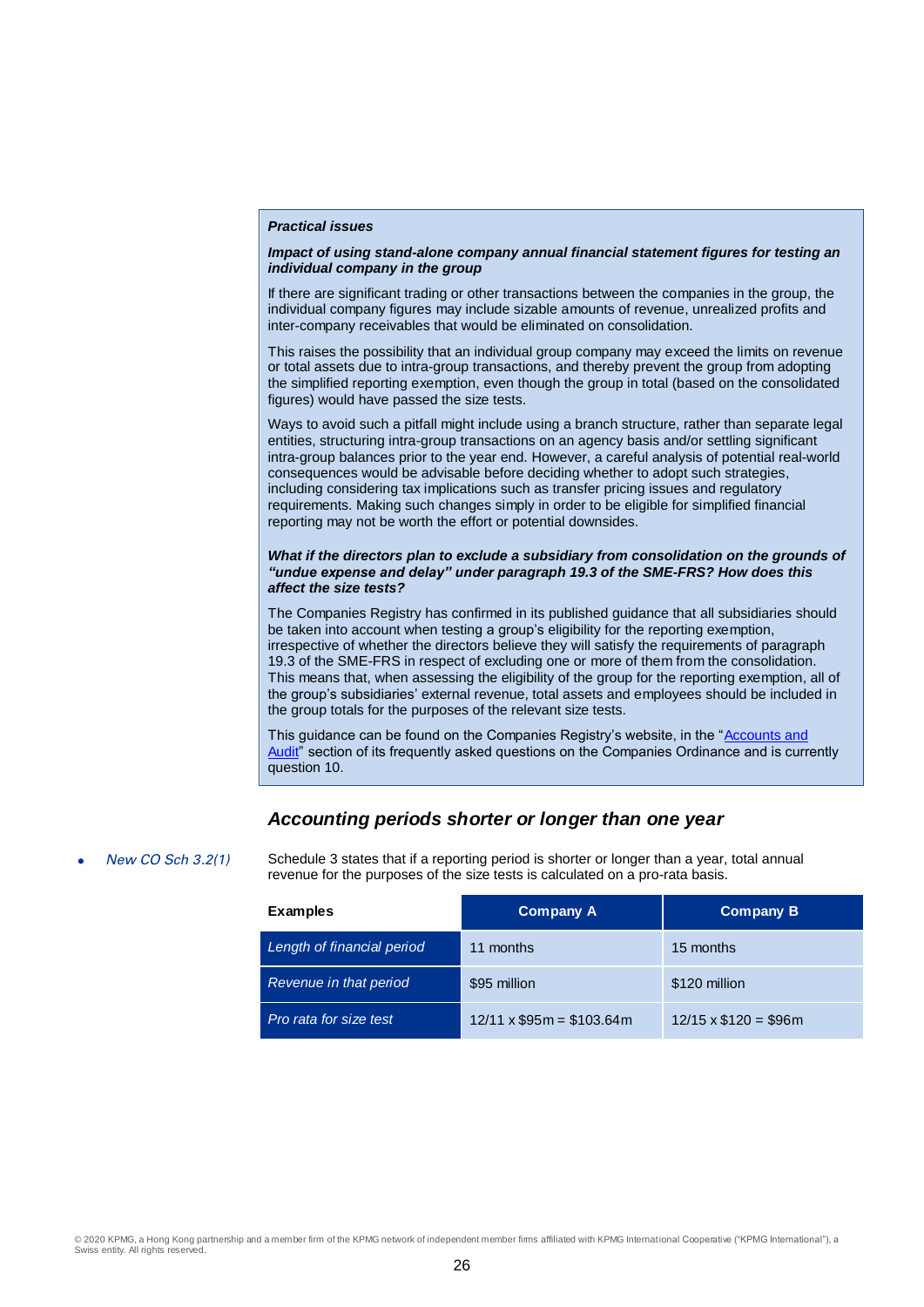#### *Average number of employees*

New CO Sch 3.2(5) Schedule 3 states that the average number of company employees for the size test must be calculated on a monthly basis:

| Average number of<br>employees for testing | Aggregate of number of employees at the end of<br>each month during the financial year |  |  |  |
|--------------------------------------------|----------------------------------------------------------------------------------------|--|--|--|
|                                            | Number of months in the financial year                                                 |  |  |  |

#### *How are part-time employees counted in the test?*

Schedule 3 does not provide for any pro-rata calculations to take part-time employees into account. It must therefore be assumed that the above is a simple headcount test, and not a "full-time equivalent" test.

#### **Example**

Company C has 85 full-time equivalent employees, made up as follows:

- 50 employees who work full-time
- 70 employees who work half-time.

For the new CO size tests of "no more than 100 employees", this would simply count as 120 employees, causing Company C to fail that test. It would not be acceptable to view this workforce as being 85 employees.

#### *New companies (and groups) formed under the new CO*

- New companies and groups:
	- small private (New CO s361(1), 364(1))
	- larger "eligible" private (New CO s362(1), 365(1))
	- small guarantee (New CO s363(1), 366(1))

A new company formed and registered under the new CO which does not exceed the relevant company limits in Schedule 3 in its first financial year, will qualify as small private, larger "eligible" private or small guarantee company, as appropriate, in its first financial year (subject to obtaining the necessary shareholder approval).

A group of companies, whose holding company is formed and registered under the new CO, will qualify for simplified reporting in its first financial year if:

- all companies in the group; **and**
- $\bullet$  the group as a whole

do not exceed the relevant limits in Schedule 3 in the group's first financial year.

In the following years the general requirements discussed in Appendix 2 on how long a company (or group) can continue to qualify as small private, larger "eligible" private or small guarantee company (or group) will apply.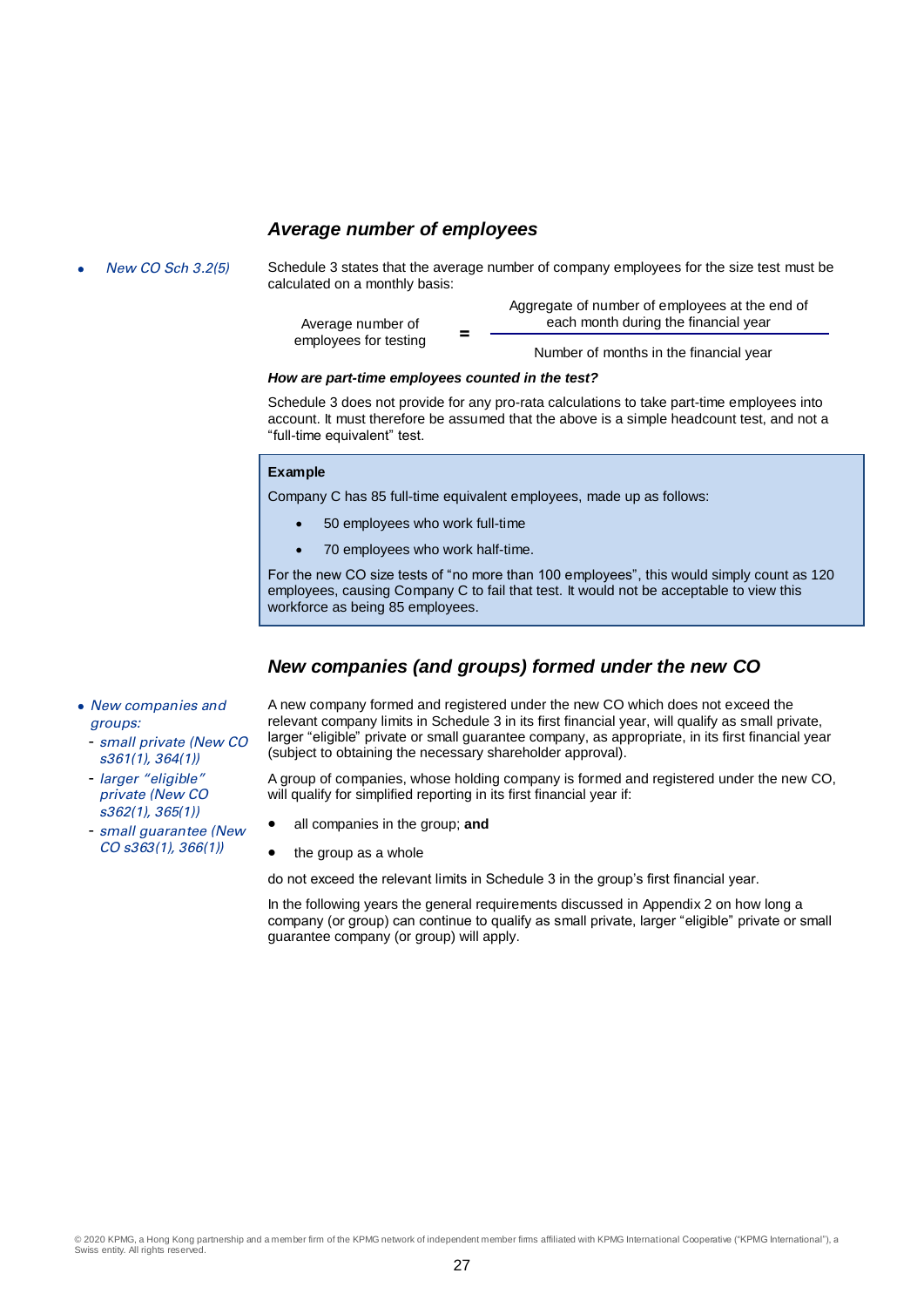# Appendix 2: Changes in SME status in later years

The new CO includes rules to determine whether and when a company (or group) can take advantage of simplified reporting in subsequent years after the first year of operation of the new CO, if it starts to meet, or ceases to meet, the SME limits in Schedule 3.

In this appendix we consider the specific rules and the practical issues for companies (and groups), including when they need to start obtaining shareholder approval, for each of the scenarios below:

#### *Gaining SME status by getting smaller*

- from using full HKFRS to gaining larger "eligible" private company (and/or group) status (Example 3)
- gaining small private company (and/or group) status by getting even smaller (Example 4)
- *Losing SME status by getting larger*
	- losing small status and becoming a larger "eligible" private company (and/or group)(Example 5)
	- losing larger "eligible" status and moving to full HKFRS (Example 6)

These specific rules apply equally to the new category of "mixed group" introduced by the 2019 Amendment Ordinance. For example, same as for other groups, a mixed group will cease to be eligible for the simplified reporting regime if a new company joins the group during the year and the new company causes the group as a whole to fail the relevant size or activity tests. This is stated in a new section, s366A(6). In all other cases, a mixed group will cease to be eligible if it fails the tests in two consecutive years, as per the new s366A(5). Therefore mixed groups are not treated as a separate category in this appendix.

#### *Gaining SME status by getting smaller*

- Companies and groups:
- small private (New CO s361(3), 364(3))
- larger "eligible" private (New CO s362(3), 365(3))
- small guarantee (New CO s363(3), 366(3))
- mixed groups (New CO s366A(5))

A company or group which previously did not pass the SME Schedule 3 tests may satisfy the criteria in later years. The issue is "how many years must they satisfy the tests before they will qualify for simplified reporting?"

The new CO states that when gaining exemption, 2 out of 3 of the Schedule 3 limits must be met for two consecutive years. The entity will then qualify in the immediately following financial year.

The company and group tests apply separately. Even if a holding company would qualify as a large "eligible" or small company for its own stand-alone financial statements, the consolidated financial statements for the group cannot take advantage of the reporting exemption unless the group as a whole meets the limits for 2 consecutive years.

#### **Example 3 – Gaining larger "eligible" private company status in later years (company and group) by getting smaller**

M Ltd did not adopt simplified reporting when the new CO first took effect, as it exceeded the Schedule 3 limits. However, in 2019, M Ltd disposed of its manufacturing division which meant that it passed the size tests for a larger "eligible" company (and group) for the first time.

M Ltd is now determining when it would first be able to adopt simplified reporting.

#### *Analysis*

M Ltd will be able to adopt simplified reporting in its financial statements to 31 December 2021, which is the first year after it has met the larger "eligible" criteria for 2 consecutive years, (see diagram below), provided M Ltd does not grow in the meantime and if it obtains the necessary approvals from its shareholders in 2021.

*(continued)*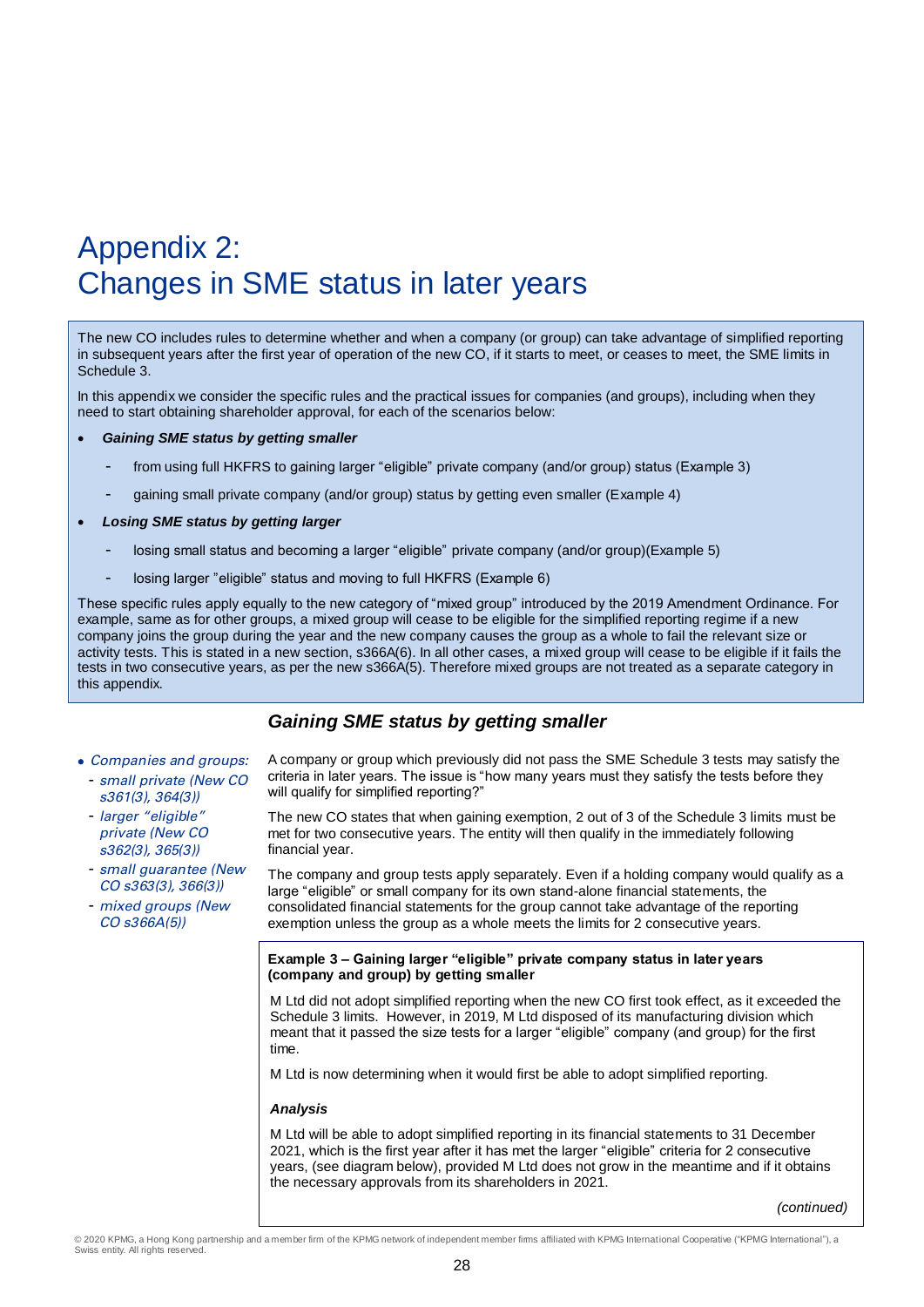*Larger "eligible" private:*

- *company:* 2 out of 3 Schedule 3 size tests;
- *group*: 2 out of 3 Schedule 3 size tests for **each** company in the group individually **and** 2 out of 3 for the group in aggregate

#### **Practical issues in later years – gaining larger "eligible" status**

The example above looks at a situation where a substantial private company (or group) reduces in size and so falls within the size tests applicable to larger "eligible" companies (or groups) for the first time.

As explained on pages 22-24, if a company (or group) obtains larger "eligible" status, it will need to obtain the shareholders' approval before it can adopt simplified reporting. However, irrespective of how far ahead that M Ltd plans for this vote, M Ltd also needs to work with the shareholders to eliminate the risk that a single shareholder may lodge an objection in writing. Otherwise, M Ltd will have no certainty that it can adopt simplified reporting until 1 July 2021 (i.e. until the period for shareholder objection expires, being 6 months before the year-end).

#### *Losing larger "eligible" status by getting even smaller: when is shareholder approval no longer required?*

- Companies and groups: - small private (New CO s361(3), 364(3))
	- larger "eligible" private (New CO s362(3), 365(3))
	- mixed group (New CO s366A(5))

The new CO requirements on passing the size tests in Schedule 3 apply separately to gaining the status of a larger "eligible" private company (or group) and to gaining the status of a small private company (or group).

If a company (or group), which previously only met the larger "eligible" tests under new CO, becomes smaller and passes the small company tests, it will need to consider when it will no longer need to obtain shareholder approval to adopt simplified reporting.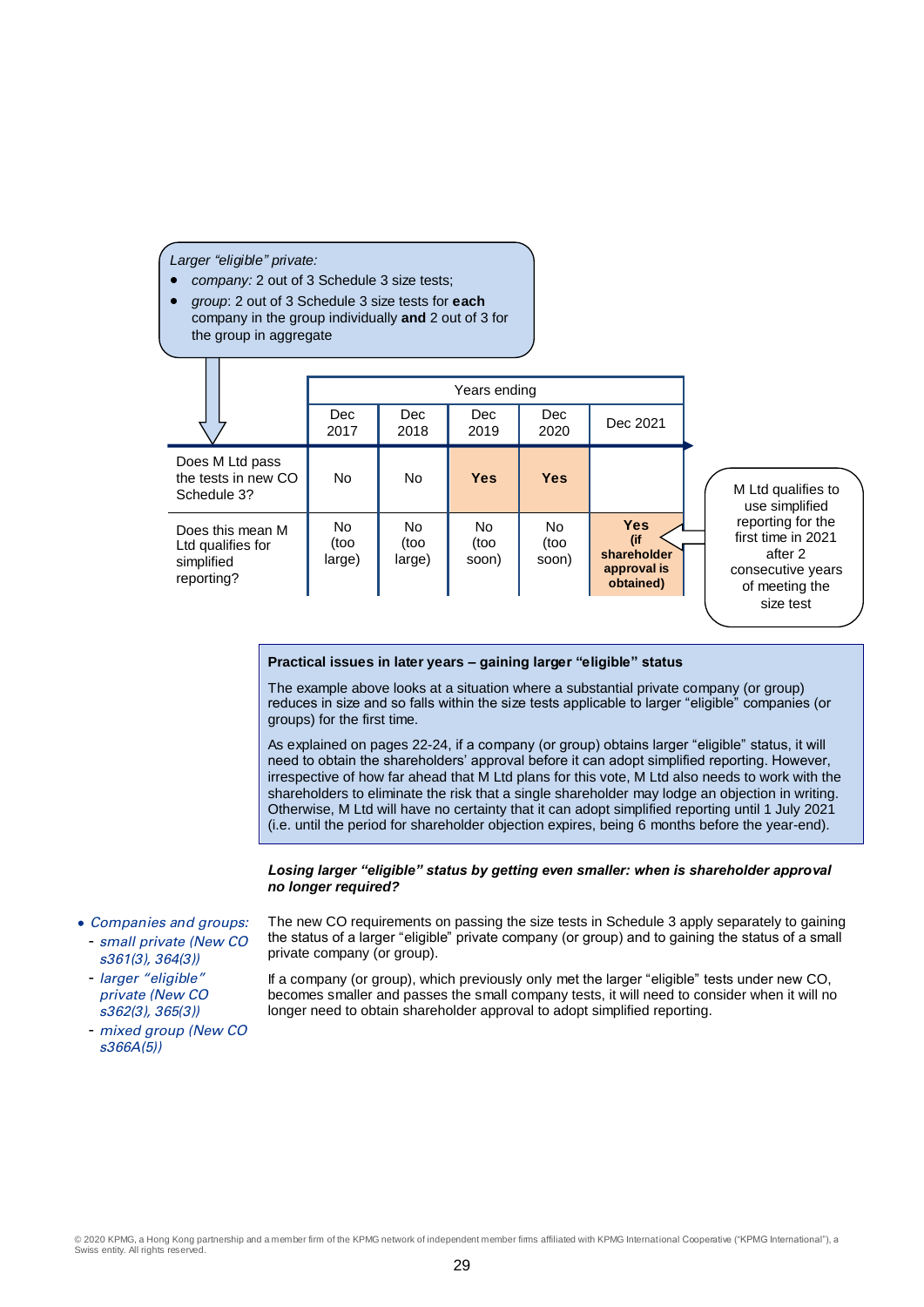#### **Example 4 – Losing larger "eligible" status in later years by getting even smaller**

T Ltd passed the larger "eligible" company (and group) tests in 2015, when the new CO first took effect, and adopted simplified reporting for its consolidated financial statements.

In 2019, it disposes of its retail division, which means that it passes the size tests for a small company (and group) for the first time.

It is now determining when it can first adopt simplified reporting as a small entity, without obtaining shareholder approval.

#### *Analysis*

Assuming that T Ltd and its subsidiaries remain small, T Ltd will first qualify as a small company (and group) in 2021, which is the first year after it has met the small criteria for 2 consecutive years (see diagram below). Despite its smaller size, it will have the status of a larger "eligible" group in 2019 and 2020, so it would still need to obtain shareholder approval if it wishes to take the reporting exemption for those years.

This means that if a non-controlling shareholder objects to T Ltd adopting simplified reporting, T Ltd would have to wait until 2021 to be able to adopt it without their consent.

#### *Small or larger "eligible" private:*

*company:* 2 out of 3 Schedule 3 size tests;

 *group*: 2 out of 3 Schedule 3 size tests for **each** company in the group individually **and** 2 out of 3 for the group in aggregate

|                                                                                    |                    | Years ending       |             |                    |             |                                                                                          |
|------------------------------------------------------------------------------------|--------------------|--------------------|-------------|--------------------|-------------|------------------------------------------------------------------------------------------|
|                                                                                    | <b>Dec</b><br>2017 | <b>Dec</b><br>2018 | Dec<br>2019 | <b>Dec</b><br>2020 | Dec<br>2021 |                                                                                          |
| Does T Ltd pass<br>the larger<br>"eligible" size<br>tests in new CO<br>Schedule 3? | Yes                | Yes                | Yes         | Yes                | Yes         | T Ltd qualifies as a                                                                     |
| Does T Ltd pass<br>the small size tests<br>in new CO<br>Schedule 3?                | No.                | No.                | <b>Yes</b>  | <b>Yes</b>         | <b>Yes</b>  | small private<br>company (and group)<br>for the first time in<br>2021: this is therefore |
| Does T Ltd still<br>need shareholder<br>approval for<br>simplified<br>reporting?   | Yes                | <b>Yes</b>         | Yes         | <b>Yes</b>         | <b>No</b>   | the first time that T<br>Ltd does not need to<br>obtain shareholder<br>approval          |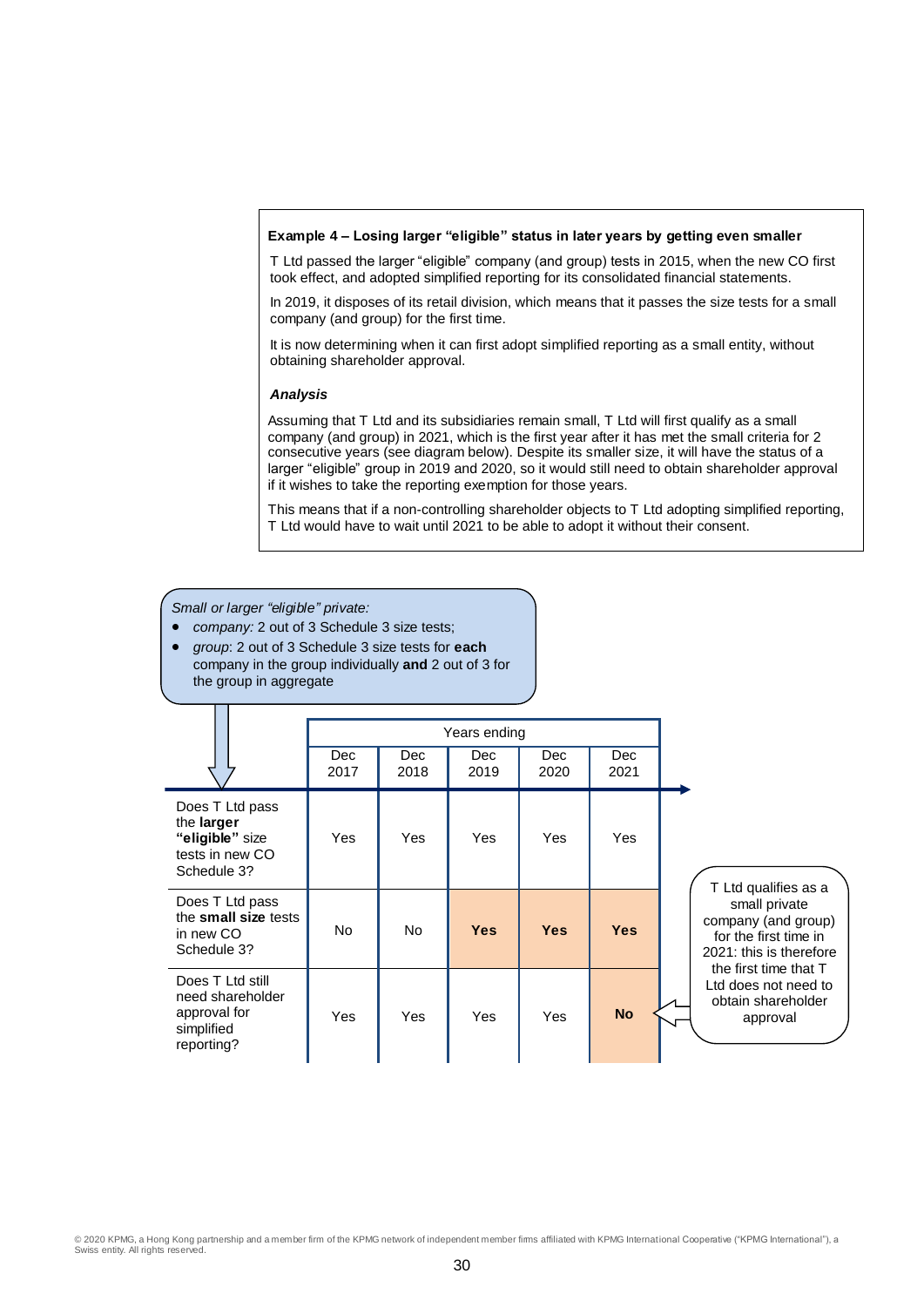### *Losing SME status by getting larger*

- Companies and groups:
	- small private (New CO s361(4), 364(4)-(5))
	- larger "eligible" private (New CO s362(4), 365(4)-(5))
	- small guarantee (New CO s363(4) ,366(4)-(5))
	- mixed group (New CO s366A(6)-(8))

A company or group, which previously qualified for simplified reporting, may fail to satisfy the criteria in later years because they do not meet the Schedule 3 limits. The issue is "in which year will they become disqualified for simplified reporting?"

For a company or group that was previously eligible, if they fail to meet the Schedule 3 limits for two consecutive years, the entity will be disqualified in the immediately following financial year.

However, when considering whether groups have lost SME status, the new CO imposes stricter conditions if a new company joins the group. If a new company joins the group such that the group in aggregate *or* any company in the group fails to meet the Schedule 3 limits in that financial year, the group will be disqualified in that same year. This applies both to losing status as a small group and losing status as a larger "eligible" group as shown in examples 5 and 6 below.

#### *Losing small company (or group) status but staying within the larger "eligible" size limits: when is shareholder approval required to continue with the reporting exemption?*

An expanding company (or group), which previously met the small company tests may fail the tests in the current period but still fall within the larger "eligible" company (or group) limits. In this situation, it will need to consider when it will need to start obtaining shareholder approval as a larger "eligible" entity if it wishes to continue adopting simplified reporting.

#### **Example 5 – Losing small status (company and/or group) in later years and becoming a larger "eligible" company (or group)**

J Ltd has subsidiaries and is not exempt from producing consolidated financial statements (see pages 18-19).

J Ltd passed the small company (and group) tests in 2015, when the new CO first took effect and adopted simplified reporting for its consolidated financial statements.

We will now look at different ways J Ltd may lose small status and the impact this will have on when it will need to obtain shareholder approval to continue to use simplified reporting:

#### **Example 5A – Organic growth**

In 2019, J Ltd exceeds the small company limits (and therefore also fails to meet the small group tests) due to organic growth.

#### *Analysis*

J Ltd will continue to qualify for simplified reporting as a smaller company (and group) in 2019 and 2020. If it continues at this size, in 2021, it will cease to qualify for SME-FRS as a small company and group, as this is the first year immediately following 2 consecutive years in which it does not pass the tests (see diagram below).

J Ltd will therefore need to obtain shareholder approval in 2021 to be able to continue using SME-FRS as a larger "eligible" private company or group in 2021.

J Ltd cannot take advantage of the exemption available to private companies brought forward from s141D of the previous legislation, as J Ltd has subsidiaries and this exemption is only possible for companies with no subsidiaries.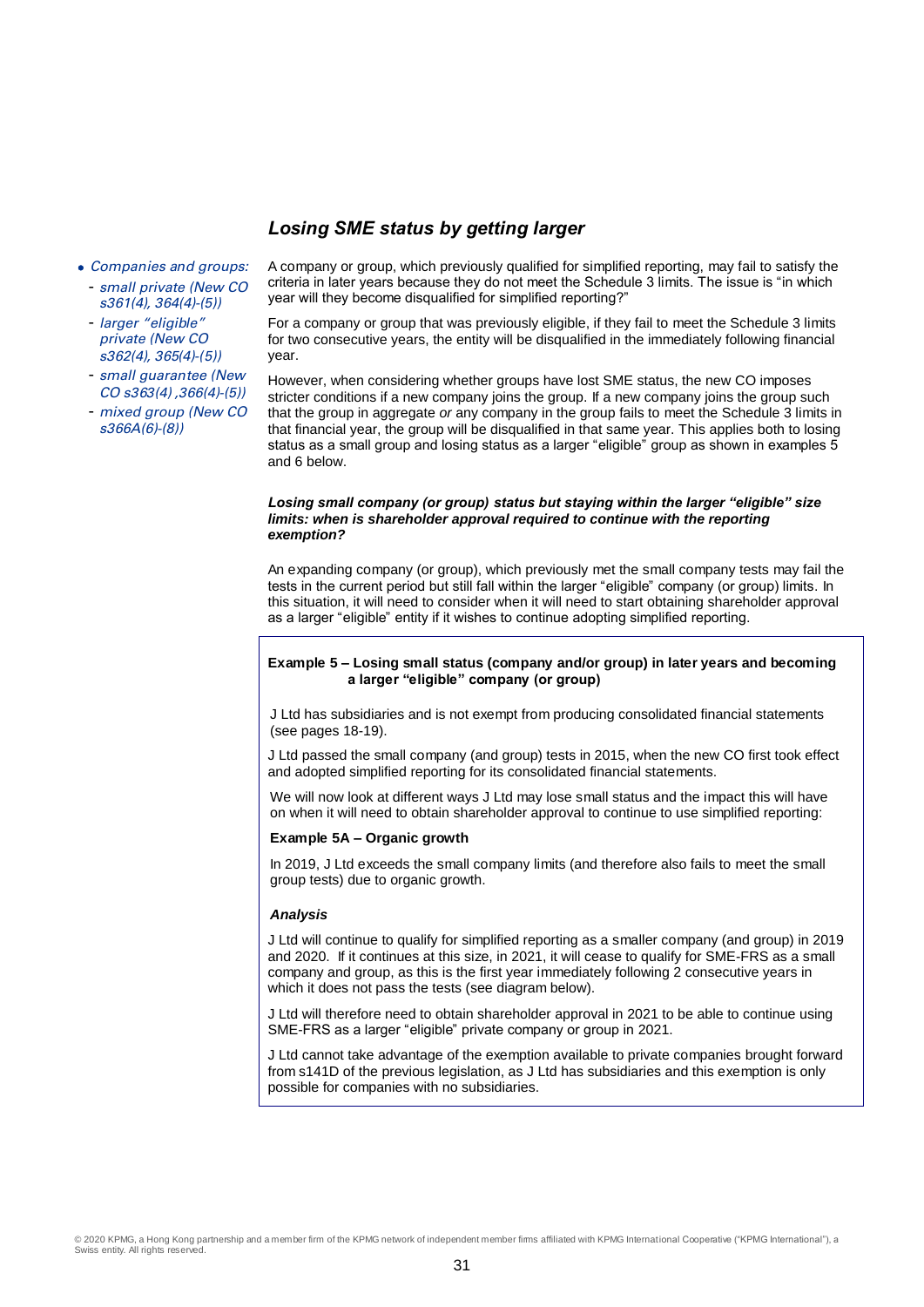#### **Example 5B – Acquisition of a subsidiary**

In February 2019, J Ltd acquires a significant new subsidiary. For the year to 31 December 2019:

- J Ltd passes the small tests at the company level; but
- the group headed by J Ltd exceeds the small group limits due to the acquisition of the new subsidiary (though it is still within the larger "eligible" limits).

#### *Analysis*

As the J Group fails to pass the small tests in 2019 because it acquires a new subsidiary, it cannot qualify for simplified reporting as a small group in 2019.

However, as the J Group qualifies as a larger "eligible" group in 2019, it can continue to follow the SME-FRS, provided it obtains shareholder approval in 2019 (see the diagram below)

- *Small private or larger "eligible":*
- *company:* 2 out of 3 Schedule 3 size tests;
- *group*: 2 out of 3 Schedule 3 size tests for
- **each** company in the group individually **and** 2 out of 3 for the group in aggregate

|                                                                                                      | Years ending |             |             |             |             |  |
|------------------------------------------------------------------------------------------------------|--------------|-------------|-------------|-------------|-------------|--|
|                                                                                                      | Dec<br>2017  | Dec<br>2018 | Dec<br>2019 | Dec<br>2020 | Dec<br>2021 |  |
| Does the group<br>headed by J Ltd<br>pass the small<br>tests in new CO<br>Schedule 3?                | Yes          | Yes         | <b>No</b>   | <b>No</b>   | <b>No</b>   |  |
| Does the group<br>headed by J Ltd<br>pass the larger<br>"eligible" tests in<br>new CO<br>Schedule 3? | Yes          | Yes         | Yes         | Yes         | Yes         |  |
| Does the group<br>need to obtain<br>shareholder<br>approval for<br>simplified<br>reporting?          | <b>No</b>    | <b>No</b>   | 2           | ?           | $\gamma$    |  |
|                                                                                                      |              |             |             |             |             |  |

**Example 5A:**

If the group headed by J Ltd ceases to pass the Schedule 3 tests (but meets the larger "eligible" tests) from 2019 due to organic growth, the group will lose its small status and need shareholder approval to use SME-FRS in 2021 as a larger "eligible" group

**Example 5B:** If the group headed by J Ltd does not pass the small company tests in 2019 (but still passes the larger "eligible" tests) because **a new company joins the group in 2019** then the group will lose its small status in 2019 and must obtain shareholder approval in 2019 to continue using the SME-FRS as a larger "eligible" group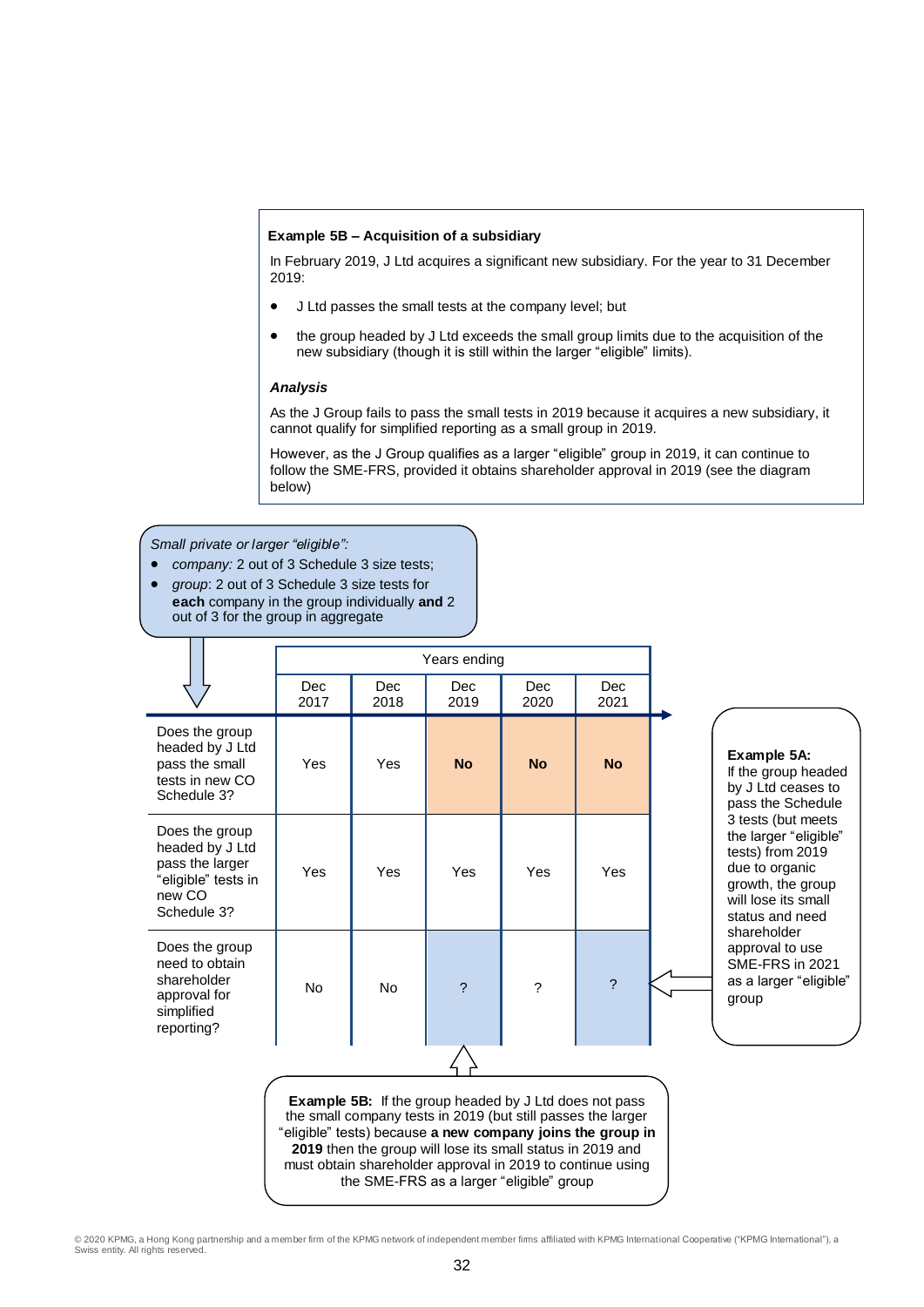#### **Practical issues to consider – if a group may lose small status in the next few years**

If a small company (or group), which adopts simplified reporting, thinks that it may not pass the small tests in future but may still qualify as a larger "eligible" company (or group), it will need to start planning a meeting to obtain shareholder approval.

This is particularly important for a group which expects to acquire a new subsidiary, which is large enough such that it may make it exceed the small group limits. If it fails the group test because a new subsidiary joins the small group, it will need to obtain shareholder approval in the year the new subsidiary joins the group.

#### **Example 6 – Losing larger "eligible" status (company and/or group) in later years by getting larger**

W Ltd is a company with subsidiaries and is not exempt from producing consolidated financial statements (see pages 18-19).

W Ltd passed the larger "eligible" company (and group) tests in 2015 when the new CO first took effect and, after obtaining the necessary shareholder approvals, adopted simplified reporting for both its company and consolidated financial statements.

Using the above fact pattern, we will now look at different ways the group headed by W Ltd may lose SME status in later years and the impact this will have on when it ceases to be eligible for simplified reporting:

#### **Example 6A – Organic growth**

In 2019, due to an unexpected increase in demand for its products, W Ltd exceeds the larger "eligible" company limits (and therefore also fails to meet the group tests).

W Ltd is now determining how long it can continue to adopt simplified reporting as a larger "eligible" company and group.

#### *Analysis*

W Ltd (and its group) will continue to qualify as a larger "eligible" company (and group) in 2019 and 2020. In 2021, it will cease to be eligible for simplified reporting both as a larger "eligible" company and group, as this is the year immediately following 2 consecutive years in which it does not pass the tests (see diagram below). When it reverts to full HKFRS in its company and consolidated financial statements to 31 December 2021, it will need to apply HKFRS 1, *First-time adoption of HKFRSs*, in the year of transition.

W Ltd cannot take advantage of the exemption available to private companies brought forward from s141D of the previous legislation, as W Ltd has subsidiaries and this exemption is only possible for companies with no subsidiaries.

#### **Example 6B – Acquisition of a subsidiary**

In March 2019, W Ltd acquires a significant new subsidiary. For the year to 31 December 2019:

- W Ltd passes the larger "eligible" tests at the company level; but
- the group headed by W Ltd now exceeds the larger "eligible" group limits due to the acquisition of the new subsidiary.

#### *Analysis*

As the W Group has failed to pass the larger "eligible" tests in 2019 because it acquired a new subsidiary, it would cease to qualify for simplified reporting in 2019. W Ltd will therefore have to follow full HKFRS in its consolidated financial statements for the year to 31 December 2019 (see the diagram below).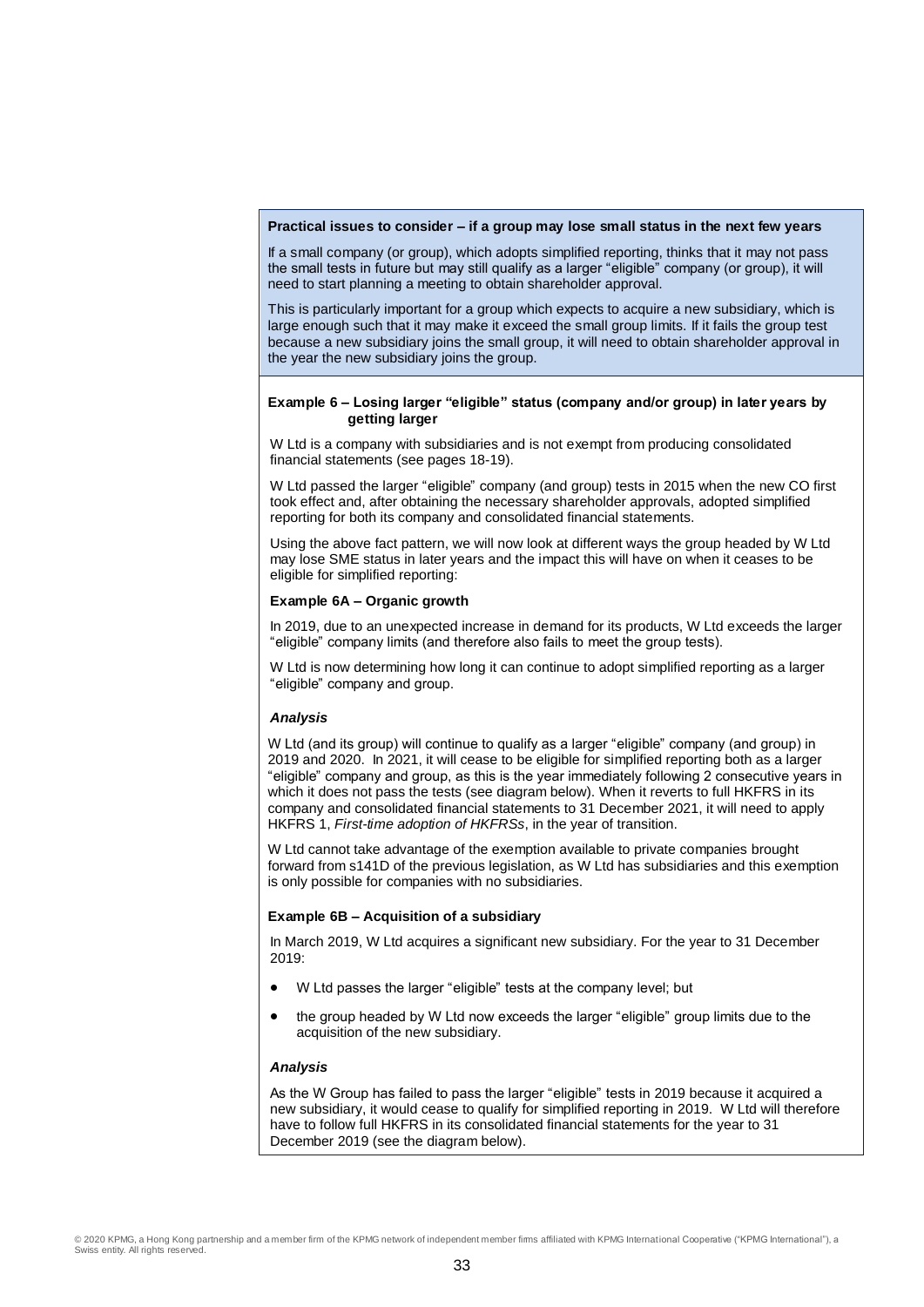*Larger "eligible" private:*

 $\overline{\Box}$ 

- *company:* 2 out of 3 Schedule 3 size tests; and
- *group*: 2 out of 3 Schedule 3 size tests for **each** company in the group individually **and** 2 out of 3 for the group in aggregate

|                                                                                                      | Years ending                                                                                                                                                          |              |             |                          |                    |                                                                                                                       |
|------------------------------------------------------------------------------------------------------|-----------------------------------------------------------------------------------------------------------------------------------------------------------------------|--------------|-------------|--------------------------|--------------------|-----------------------------------------------------------------------------------------------------------------------|
|                                                                                                      | Dec.<br>2017                                                                                                                                                          | Dec.<br>2018 | Dec<br>2019 | Dec<br>2020              | <b>Dec</b><br>2021 |                                                                                                                       |
| Does the group<br>headed by W Ltd<br>pass the larger<br>"eligible" tests in<br>new CO<br>Schedule 3? | Yes                                                                                                                                                                   | Yes          | <b>No</b>   | <b>No</b>                | <b>No</b>          | Example 6A:<br>If the group headed<br>by W Ltd fails to<br>pass the size tests<br>from 2019 onwards<br>due to organic |
| Does the group<br>headed by W Ltd<br>qualify for<br>simplified<br>reporting?                         | Yes                                                                                                                                                                   | Yes          | 2           | $\overline{\phantom{0}}$ | $\overline{?}$     | growth, the group<br>will lose its SME<br>status and have to<br>use full HKFRS in<br>2021                             |
|                                                                                                      | <b>Example 6B:</b> If the group headed by W Ltd does not<br>pass the size tests in 2019 because a new company<br>joins the aroun in 2019 then the aroun will lose its |              |             |                          |                    |                                                                                                                       |

**joins the group in 2019** then the group will lose its SME status in 2019 and will have to use full HKFRS

#### **Practical issues to consider – if a group may lose larger "eligible" status in the next few years by getting even larger**

If at any time a company (or group), which adopts simplified reporting, thinks that it may not pass the larger "eligible" tests in future, it will need to start planning for the move to full HKFRS. This is particularly important in a group situation, if the group expects to acquire new subsidiaries and thinks that this will cause it not to pass the group tests. This is because if the test is failed because of a new subsidiary, the group will not be able to follow simplified reporting in that year of acquisition and will instead have to look to HKFRS 1, *First time adoption of HKFRSs*, for the requirements on how to transition to full HKFRS.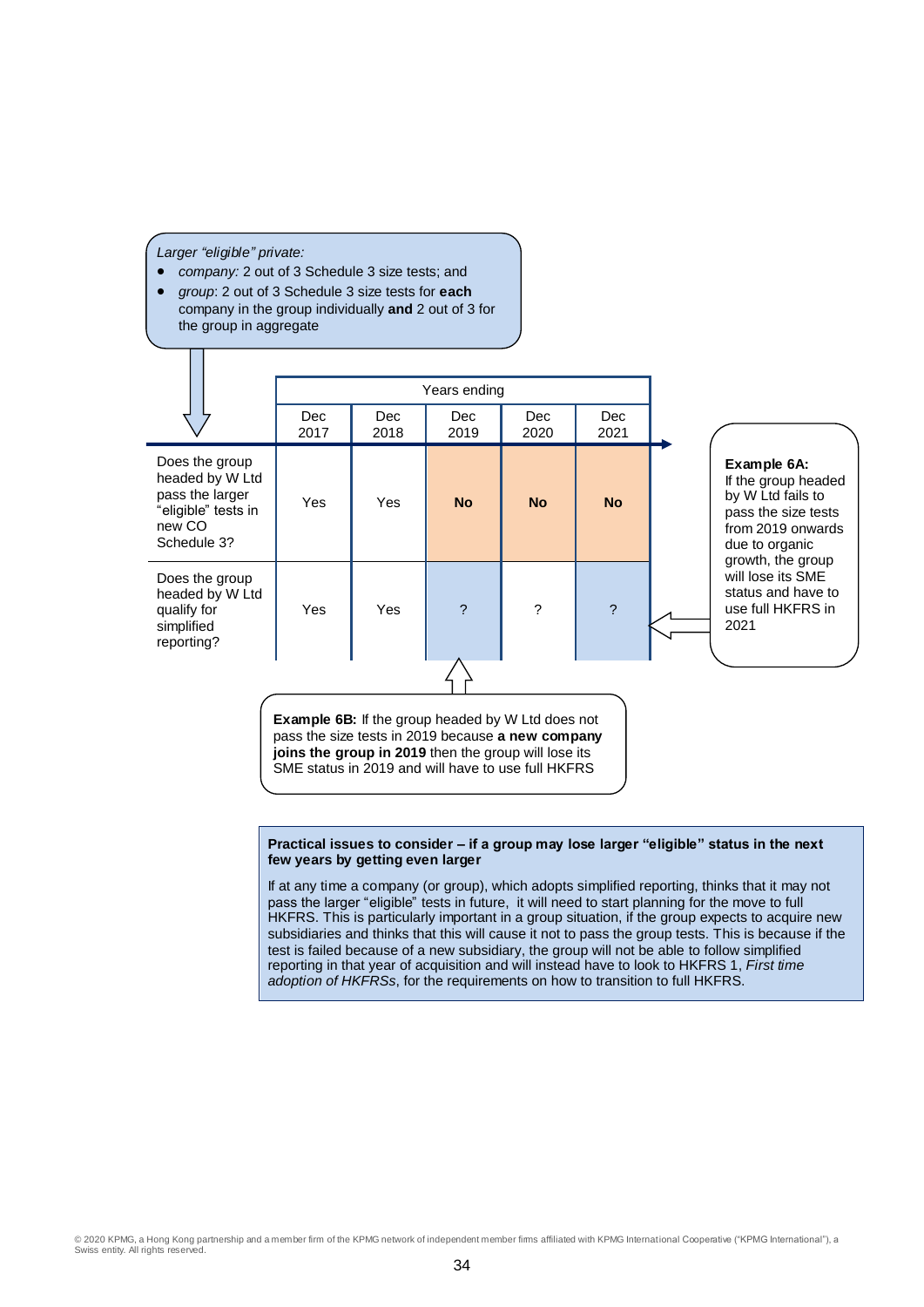# Appendix 3: Mandatory disclosures in the new CO

In the main body of this briefing note we introduced the exemptions that are on offer for entities that qualify for the simplified regime, to assist companies in deciding whether to take this option. In this appendix we have listed for reference the disclosure requirements in the CO that all Hong Kong incorporated companies need to comply with, regardless of whether they opt for the simplified regime.

#### **Mandatory disclosure requirements in new CO** *Comparison to old CO*

**Contents of the directors' report** 

S. 388-391 & 543(2) **Companies** (Directors' Report) Regulation  $($ "C $(DR)R"$ )

Most of the requirements for the directors' report have been brought forward from s129D(3) of the old CO. However, the requirements of the old s129D(3) have been split up into various new locations in the new legislation. This new approach introduces flexibility for the Administration, as the legislative procedures involved in amending "regulations" (a form of "subsidiary legislation") and "schedules" are less onerous than those required to amend "sections" of the main body of an ordinance.

The main exception to the above is the business review, which is new compared to the old CO. However, companies which are eligible for simplified reporting are exempt (as highlighted on page 5 of this briefing note).

The specific details of what information is now required to be disclosed in the directors' report can be found in our briefing note 2.

#### S. 383 **Transactions involving directors**

The financial statements must contain the information prescribed by the Regulation about the following matters:

- (a) directors' emoluments
- (b) directors' retirement benefits
- (c) termination benefits paid to directors
- (d) loans, quasi-loans and other dealings in favour of directors of the company or its holding company
- (e) []\*
- (f) consideration provided to or receivable by a third party for making available the services of a director

The relevant Regulation is the Companies (Disclosure of Information about Benefits of Directors) Regulation (C(DIBD)R) made under sections 451 and 452(2) for the purposes of section 383. Further details can be found in our briefing note 1.

*with the part of the Regulation that relates to item (e). Item (e) relates to material interests of directors in transactions, arrangements or contracts entered into by the company or another company in the same group.*

*Items (a)-(c) and (f) relate to the disclosure of directors' emoluments as was covered by section 161 in the old CO. As discussed on pages 8-9 of briefing note 1, when bringing forward the requirements of s161 into the new C(DIBD)R, the opportunity has been taken to close some potential loopholes and improve the information disclosed.* 

*Item (d) relates to disclosures of loans, quasi-loans and credit transactions (guarantees) that were covered by sections 161B and 161BA of the old CO. The detailed disclosure requirements of these sections were brought forward largely unaltered into the C(DIBD)R. However, when contemplating entering into such transactions, care should be taken to refer to the requirements of Part 11 of the new CO "Fair Dealing by Directors" (particularly sections 491 to 515) to ensure the most up-to-date relevant approval requirements have been met.*

#### *Since companies eligible for the reporting exemption are exempt from preparing the new business review, few changes were expected to directors' reports of private companies eligible for the reporting exemption on transition to the new CO.*

© 2020 KPMG, a Hong Kong partnership and a member firm of the KPMG network of independent member firms affiliated with KPMG International Cooperative ("KPMG International"), a<br>Swiss entity. All rights reserved.